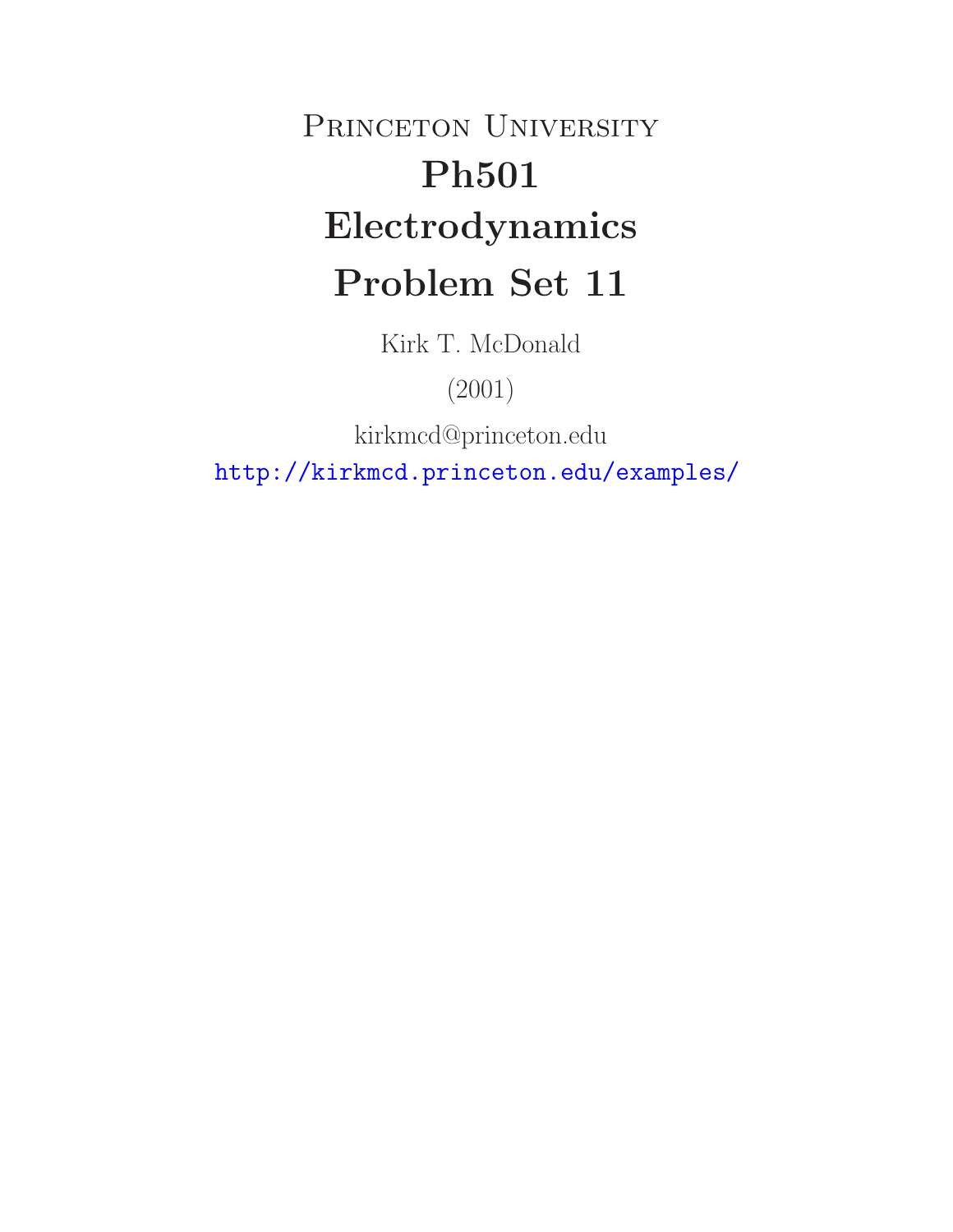### 1. **Cerenkov Radiation by a Neutron**

A neutron has no electric charge, but it does have a magnetic moment **m**. Hence, we can expect an accelerated neutron to emit radiation. Here, we ask whether a neutron will emit Cerenkov radiation when traveling inside a dielectric medium with uniform velocity  $v > c/n$ , where c is the speed of light and n is the index of refraction of the medium?

Towards answering this, consider the spectrum of energy *vs.* angular frequency  $\omega$  and solid angle  $\Omega$  of a pulse of radiation due to electric charge e with time-dependent velocity **v**, p. 250, Lecture 21 of the Notes,

http://kirkmcd.princeton.edu/examples/ph501/ph501lecture21.pdf,

$$
\frac{dU_{\omega}}{d\Omega} = \frac{e^2 \omega^2 n}{4\pi^2 c} \left| \int_{-\infty}^{\infty} \hat{\mathbf{n}} \times (\hat{\mathbf{n}} \times \boldsymbol{\beta}) e^{i(\omega t - \mathbf{k} \cdot \mathbf{r})} dt \right|^2 = \frac{\omega^2 n}{4\pi^2 c} \left| \int_{-\infty}^{\infty} e\boldsymbol{\beta} \times \hat{\mathbf{k}} e^{i(\omega t - \mathbf{k} \cdot \mathbf{r})} dt \right|^2, \quad (1)
$$

where **k** is the wave vector with  $k = n\omega/c$  in case of a medium with index of refraction  $n<sup>1</sup>$ , and hence  $\hat{\mathbf{k}} = \hat{\mathbf{n}}$  is the unit vector pointing to the observer. Also,  $\boldsymbol{\beta} = \mathbf{v}/c$ .

A magnetic moment may be thought of as an electric-current loop, so we need a version of eq. (1) for a current rather than an electric charge, For this we note that for a moving charge,<sup>2</sup>

$$
e\,\beta \to \frac{\mathbf{J}}{c} \,d\mathrm{Vol},\tag{2}
$$

and hence,<sup>3</sup>

$$
\frac{dU_{\omega}}{d\Omega} = \frac{\omega^2 n}{4\pi^2 c^3} \left| \int \int \mathbf{J} \times \hat{\mathbf{k}} e^{i(\omega t - \mathbf{k} \cdot \mathbf{r})} dt d\text{Vol} \right|^2.
$$
 (3)

For the neutron, relate the current to the magnetic moment by  $J = c\nabla \times m$  (Lecture 8) and suppose that  $\mathbf{m}(\mathbf{r}, t) = m_0 \hat{\mathbf{z}} \, \delta(x) \, \delta(y) \, \delta(z - vt)^{4}$ .

Evaluate  $dU_{\omega}/d\Omega$  for a neutron moving in a medium of index of refraction n to show that,

$$
\frac{dU_{\omega}/d\Omega|_{\text{moving neutron}}}{dU_{\omega}/d\Omega|_{\text{moving charge }e}} = \frac{c^2}{v^2} \frac{k^2 m_0^2}{e^2} = \frac{c^2}{v^2} \frac{m_0^2}{e^2 \lambda^2}.
$$
\n(4)

<sup>2</sup>For a point charge e at the origin is its rest frame we can write its charge density as

<sup>3</sup>Equation (3) also follows from p. 182, Lecture 15 of the Notes, since  $|\hat{\mathbf{n}} \times (\hat{\mathbf{n}} \times \mathbf{J})| = |\mathbf{J} \times \hat{\mathbf{n}}| = |\mathbf{J} \times \mathbf{k}|$ .<br><sup>4</sup>If the magnetic moment has a component perpendicular to its velocity, then it appears electric-dipole moment as well, which also contributes to Cerenkov radiation. This contribution is different for a magnetic moment due to electric currents and one due to opposite magnetic charges (monopoles).

The earliest computations of Čerenkov radiation by neutrons assumed the latter, while it is now believed that the former assumption is more appropriate. See, for example, G.N. Afanasiev and Y.P. Stepanovsky, Phys. Scripta **61**, 704 (2000), http://kirkmcd.princeton.edu/examples/EM/afanasiev\_ps\_61\_704\_00.pdf

<sup>&</sup>lt;sup>1</sup>Note that the index n in eq. (1) is the index of the medium in which the radiation is observed.

 $\rho^* = e \delta(x^*) \delta(y^*) \delta(z^*)$ , and, of course, the current density is zero,  $J^* = 0$ . In a frame where the charge has velocity  $\mathbf{v} = v \hat{\mathbf{z}}$ , the charge and current densities follow from the Lorentz transformations,

 $\rho = \gamma \rho^* = \gamma e \, \delta(x^*) \, \delta(y^*) \, \delta(z^*) = \gamma e \, \delta(x) \, \delta(y) \, \delta(\gamma(z - vt)) = e \, \delta(x) \, \delta(y) \, \delta(z - vt),$ and  $\mathbf{J} = \gamma \rho^* v \hat{\mathbf{z}} = \gamma e \delta(x) \delta(y) \delta(\gamma(z - vt)) v \hat{\mathbf{z}} = e \delta(x) \delta(y) \delta(z - vt) v \hat{\mathbf{z}} = \rho v \hat{\mathbf{z}}$ , noting that  $\delta(\gamma z) = \delta(z)/\gamma$ since  $\int f(z) \delta(\gamma z) dz = \int (f(z)/\gamma) \delta(\gamma z) d(\gamma z) = f(0)/\gamma$ . That is, while an extended charge density is enhanced by the Lorentz contraction in a frame where the density is in motion, a point charge is not subject to the Lorentz contraction.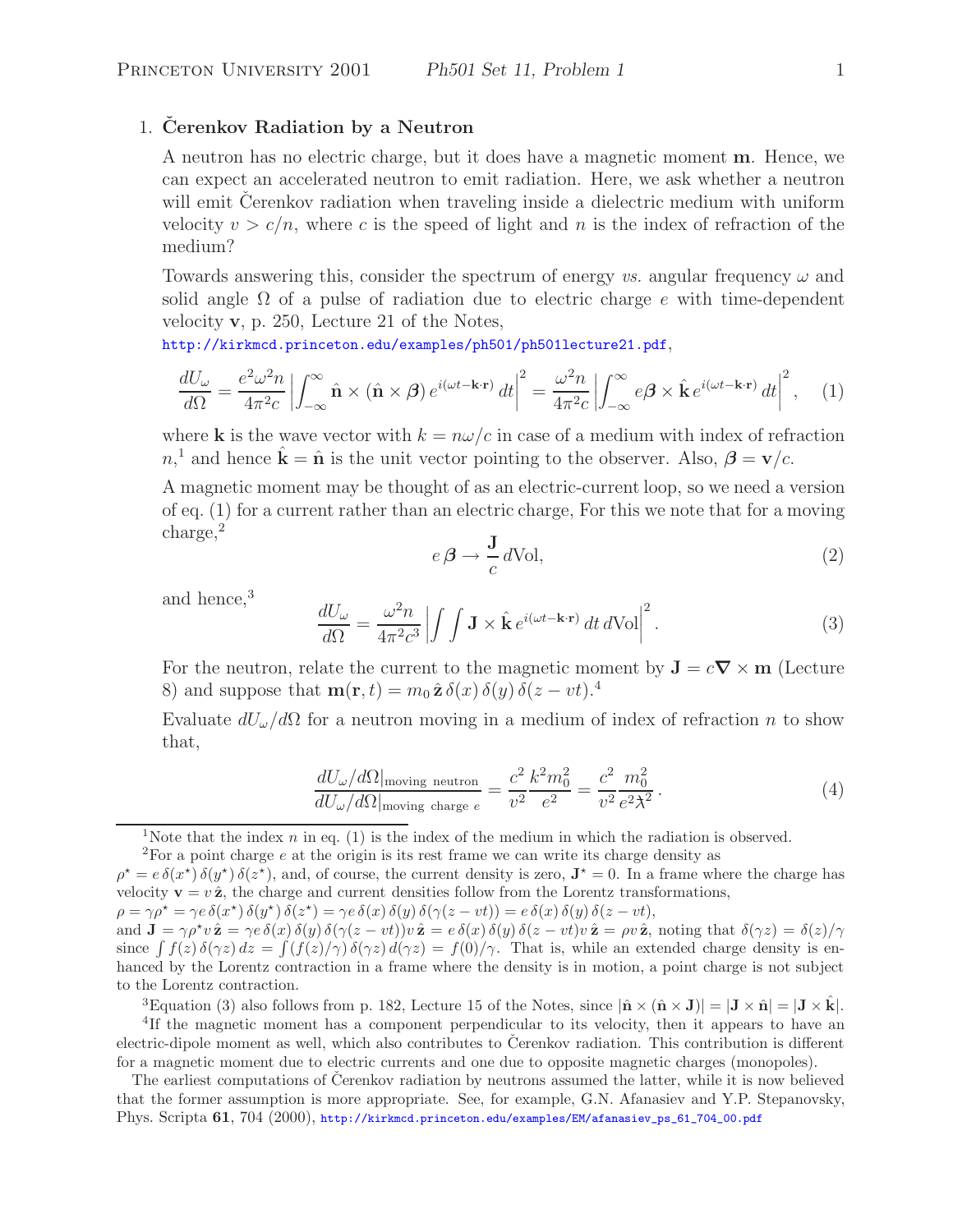*Hint: Integrate by parts to absorb the ∇.*

Since  $m_{\text{neutron}} \approx e\hbar/Mc = e\lambda_{\text{neutron}}$ , where  $\lambda_{\text{neutron}}$  is the Compton wavelength of the neutron, the ratio is approximately  $\lambda_{\text{neutron}}^2/\lambda$  for the Cerenkov radiation at reduced wavelength  $\lambda = \lambda/2\pi = 1/k$ . That is, Čerenkov radiation by a neutron is an extremely weak effect.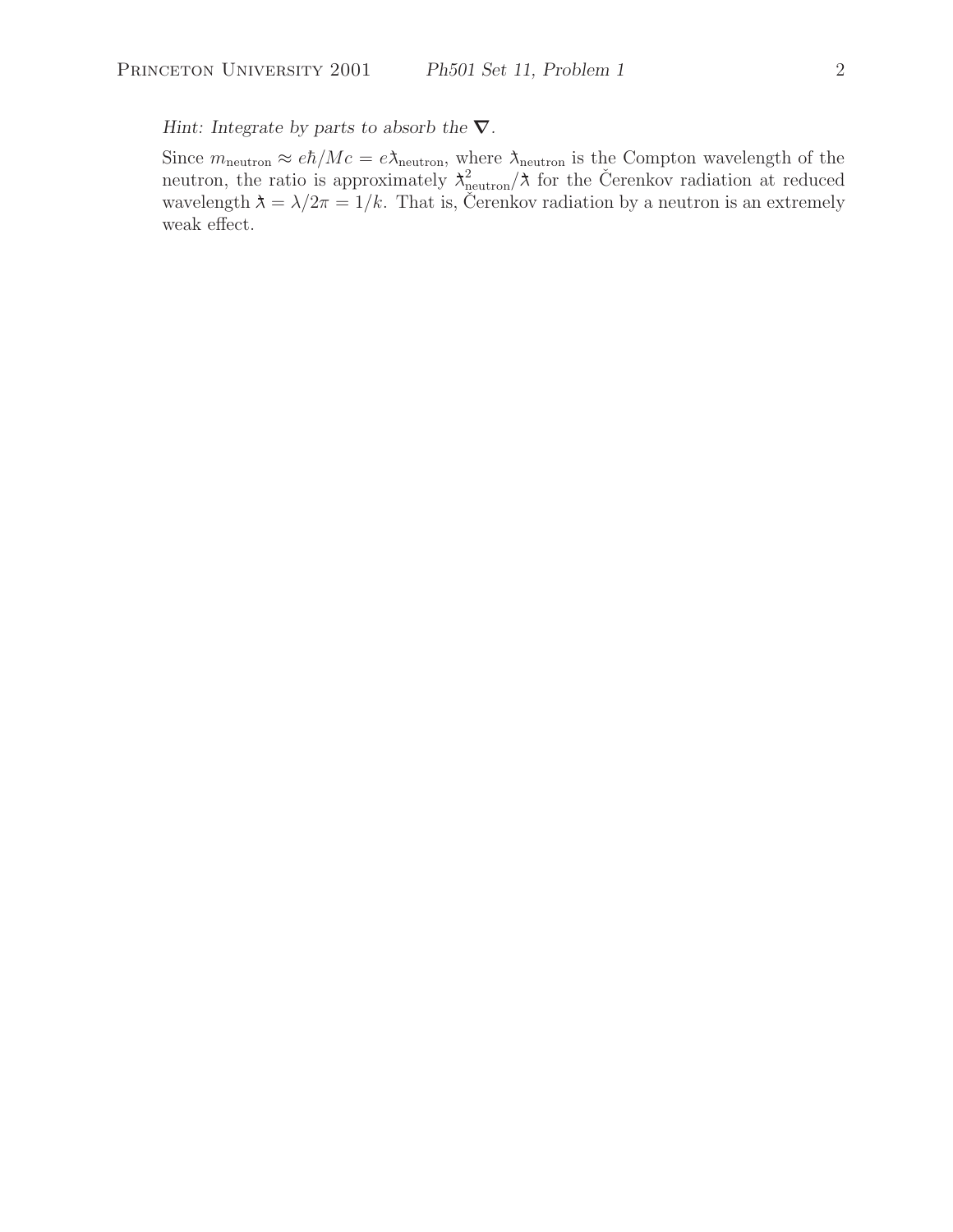# 2. **Transition Radiation at a Metal-Vacuum Interface**

A particle of charge e with velocity  $\mathbf{v} = v \hat{\mathbf{z}}$  passes through a metallic beam window at  $z = 0$  and emerges into vacuum for  $z > 0$ . What is the frequency-angle spectrum of the radiation in the region  $z > 0$ , assuming that the beam window is perfectly conducting and an infinite sheet?

*Hint: Consider an image-charge method.*

*Ans: The frequency spectrum, on integrating the frequency-angle spectrum over solid angle, is,*

$$
U_{\omega} = \frac{e^2}{\pi c} \left[ \frac{1 + \beta^2}{\beta} \ln \gamma (1 + \beta) - 1 \right],\tag{5}
$$

where  $\beta = v/c$ , and  $\gamma = 1/\sqrt{1 - \beta^2}$ .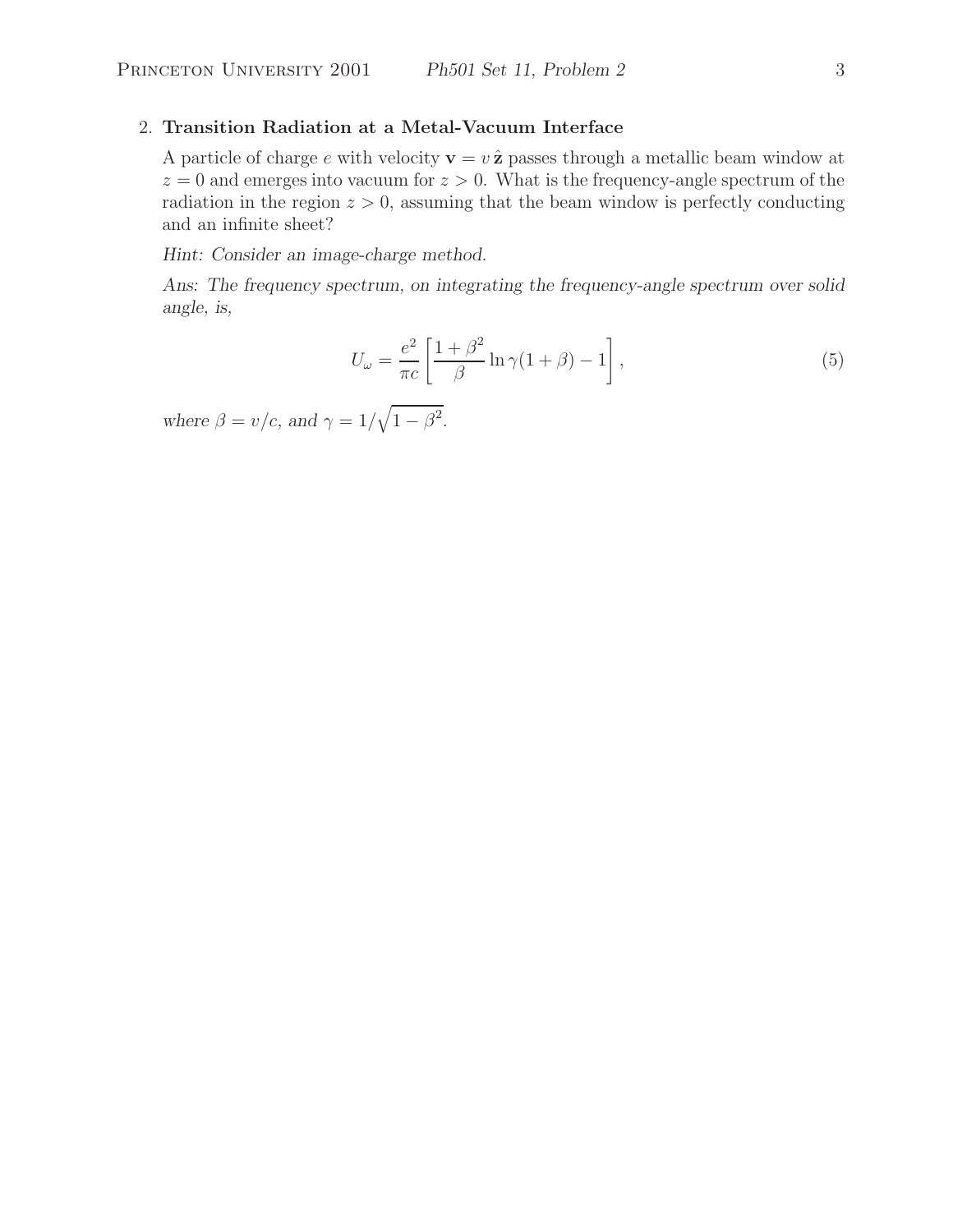#### 3. a) **Bremsstrahlung Revisited**

A charge  $e$  with initial velocity  $v_i$  experiences a brief acceleration, during time interval  $\Delta t$ , which leaves it with final velocity  $\mathbf{v}_f$ . Show that the frequency-angle spectrum of the radiation is,

$$
\frac{dU_{\omega}}{d\Omega} = \frac{e^2}{4\pi^2 c^3} \left[ \frac{\hat{\mathbf{k}} \times \mathbf{v}_i}{1 - \hat{\mathbf{k}} \cdot \mathbf{v}_i/c} - \frac{\hat{\mathbf{k}} \times \mathbf{v}_f}{1 - \hat{\mathbf{k}} \cdot \mathbf{v}_i/c} \right]^2, \tag{6}
$$

at least for angular frequencies small compared to  $1/\Delta t$ .

This behavior is independent of frequency, as discussed in Lecture 20 of the Notes. As  $v \rightarrow c$ , the form (6) indicates that the angular distribution has two peaks, around the directions of the initial and final velocities.



Dividing eq. (6) by  $\hbar$ , we obtain  $dN_{\omega}/d\Omega$ , the frequency-angle distribution of Bremsstrahlung photons, which result is essentially unchanged in quantum electrodynamics.

#### b) **Neutron Decay**

A free neutron decays into a proton  $+$  electron  $+$  "something else", with a half life of about 15 minutes. In a classical theory, the "something else" might be a kind of Bremsstrahlung radiation. If so, what is the angle-frequency spectrum  $dU_{\omega}/d\Omega$  of the radiation, and its integral  $U_{\omega}$ , approximating the final-state proton as being at rest (for an initial neutron at rest), and the electron as ejected with velocity **v**?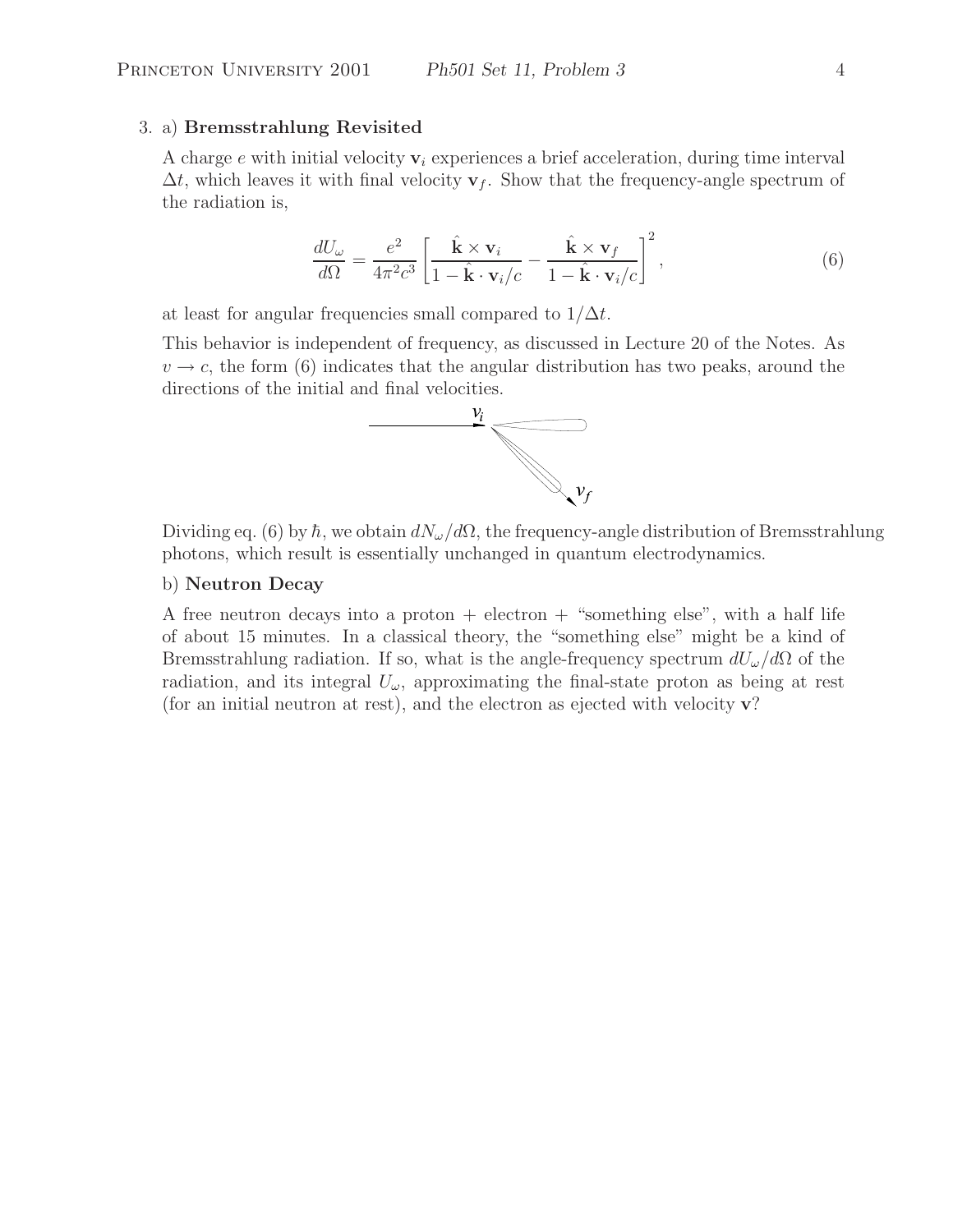4. Compute the angle-frequency spectrum  $dU_{\omega}(b, \phi)/d\Omega$  for electromagnetic radiation emitted when an electron of charge e and velocity  $\mathbf{v} = v \hat{\mathbf{z}}$ , where  $v \ll c$ , makes an elastic collision with a hard, transparent sphere of radius a (centered on the origin) at impact parameter b and azimuthal angle  $\phi$  relative to the observer (in the x-z plane, at angle  $\theta$  to the z axis).



Since  $U_{\omega}$  is the energy radiated into unit interval of angular frequency  $\omega$ , dividing this by the photon energy  $\hbar\omega$  gives the number spectrum,  $N_{\omega}$ , of photons per unit integral of  $\omega$ . Dividing this spectrum by  $\hbar$  gives the number spectrum,  $N_{\hbar\omega}$ , of photons per unit interval of photon energy. Then, you can convert the differential spectrum  $dN_{\hbar\omega}/d\Omega$ into a kind of differential cross section (with dimensions of area) by integrating over impact parameter b from 0 to a, and over azimuthal angle  $\phi$  (of the incoming electron),

$$
\frac{d\sigma}{d\Omega \, d\,\hbar\omega} = \frac{1}{\hbar^2 \omega} \int_0^a b \, db \int_0^{2\pi} d\phi \, \frac{dU_\omega(b,\phi)}{d\Omega} \,. \tag{7}
$$

Integrate this over solid angle to show that,

$$
\frac{d\sigma}{d\hbar\omega} = \frac{4\alpha\beta^2 a^2}{3\hbar\omega},\tag{8}
$$

where  $\alpha = e^2/\hbar c$  is the fine-structure constant, and  $\beta = v/c$ .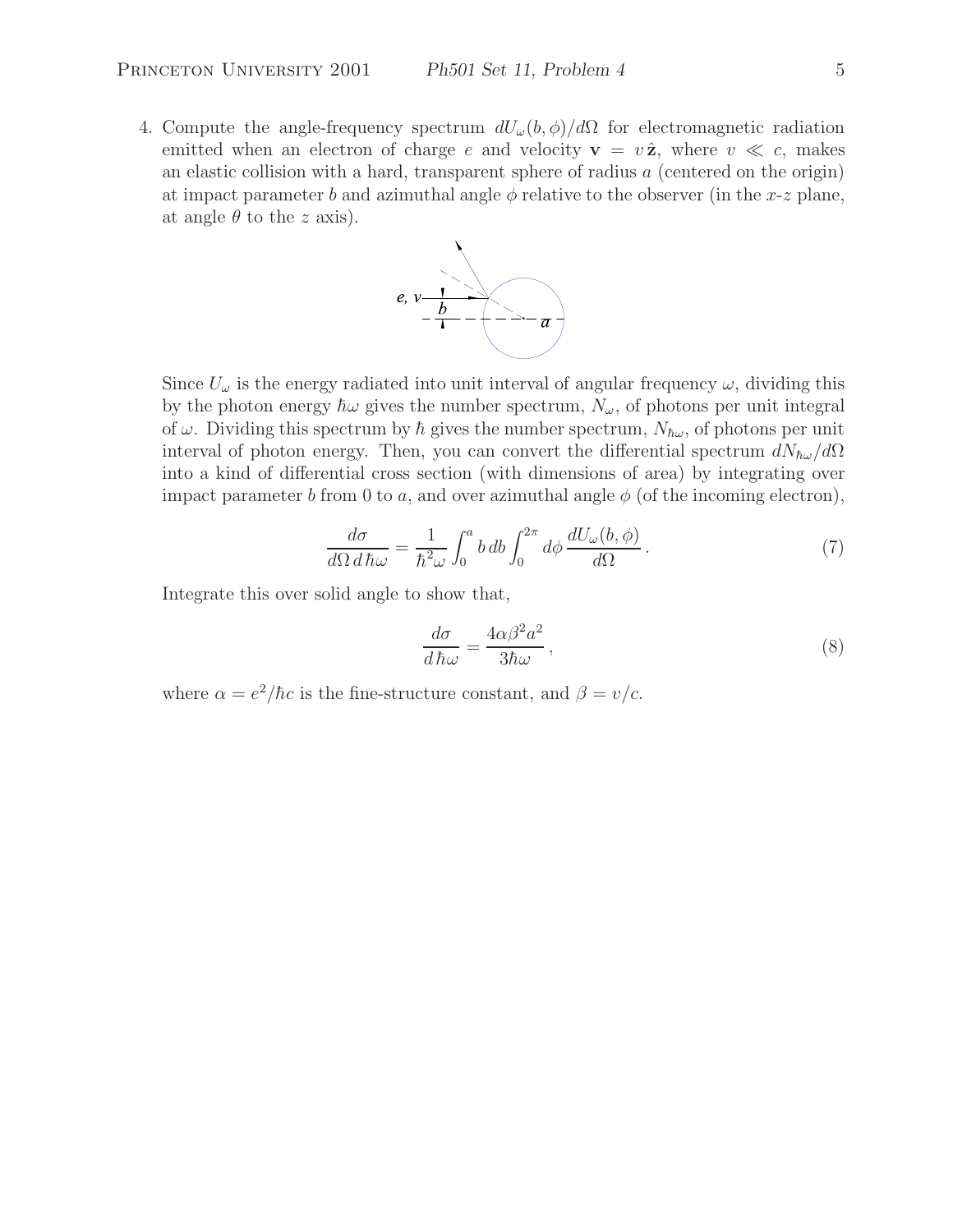5. A particle with electric charge  $e$  and rest mass  $m_0$  moves in a plane perpendicular to a uniform magnetic field **B**, radiating energy and losing velocity, such that its trajectory is an inward spiral. Suppose the spiral is nearly circular at all times, so that it is a good approximation that  $\mathbf{a} \perp \mathbf{v}$ . Show that the energy loss  $dU/dt$  can be integrated to give,

$$
\frac{U}{m_0 c^2} = \coth\left[\frac{2e^4 B^2 t}{3m_0^3 c^5} + \text{const}\right].\tag{9}
$$

Thus, it takes forever for the particle's kinetic energy to be radiated away, and  $U \rightarrow$  $m_0c^2.5$ 

*Note that you must give a relativistic derivation.*

<sup>5</sup>This contrasts with the case of a charge in a circular orbit about another, fixed charge, for which the lifetime of the orbit is finite. See, for example, Prob. 8, of Ph501 Set 8,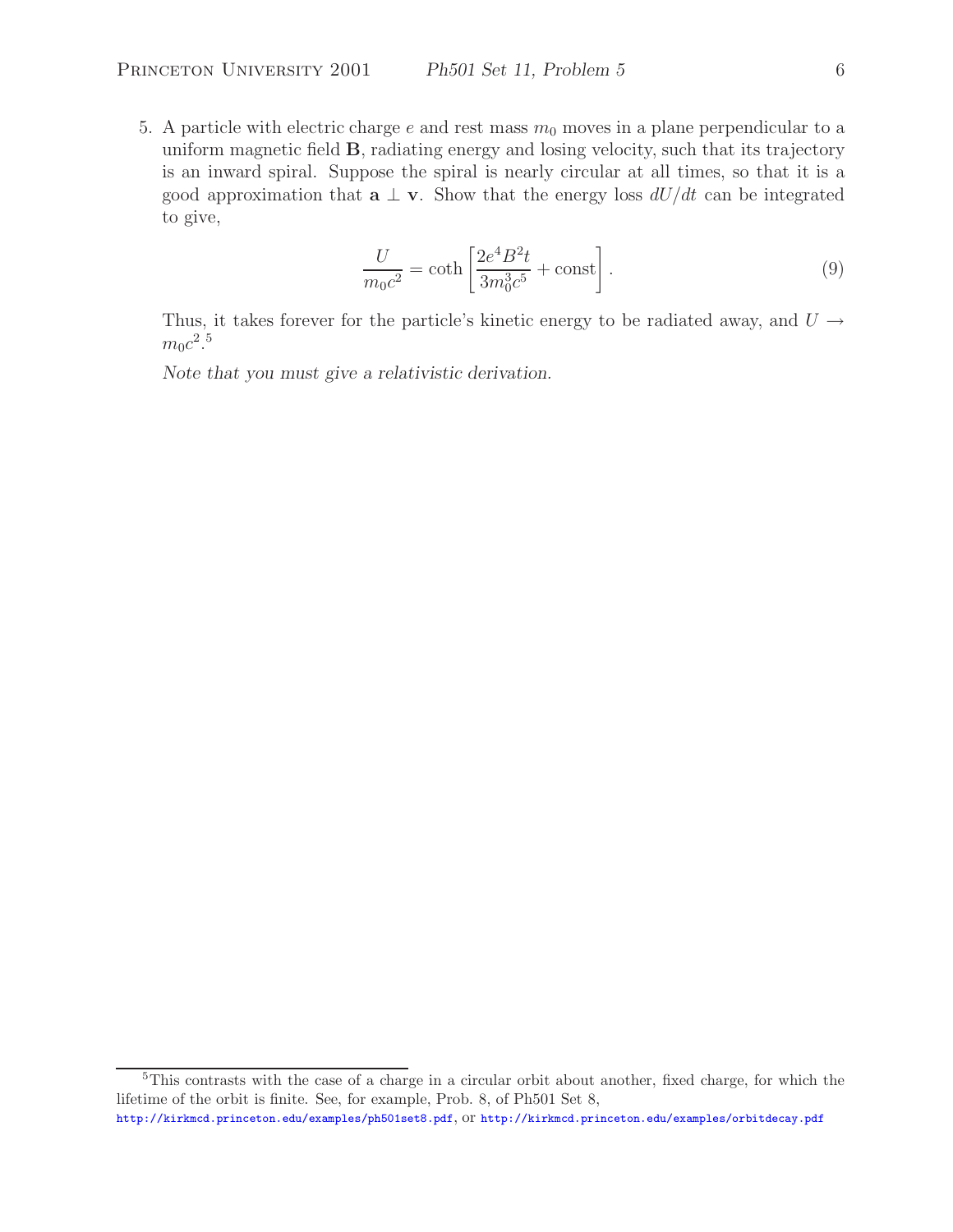#### 6. **Nuclear Numerology**

On p. 226, Lecture 19 of the Notes, we mentioned the (attractive) Yukawa potential,  $\phi = q e^{-\mu r}/r$ , as the potential of the force field between nucleons in nuclei.

Consider a single proton, of "nuclear charge" g. Suppose we attribute all of the proton's rest energy,  $m_p c^2$ , where c is the speed of light in vacuum and  $m_p$  is the rest mass of the proton, to the energy of its nuclear force field.<sup>6</sup> What would this mass be if the proton were a spherical shell of radius  $a_n$ ?

*Hint:*  $U = \int \rho \phi \, d\text{Vol}/2$  *still holds, where*  $\rho =$  density of nuclear charge.

*Relate*  $\rho$  *to*  $\phi$  *via an appropriate generalization of Poisson's equation,*  $\nabla^2 \phi = -4\pi \rho$ , *where* ρ *is the volume density of charge.*

*You should find that*  $U = \int [(\nabla \phi)^2 + \mu^2 \phi^2] dVol/8\pi$ .

In quantum theory, the coupling constants  $e^2/\hbar c = \alpha \approx 1/137$  and  $g^2/\hbar c$  play important roles. Given that  $m_p/m_e = 1836$ , estimate the pion-nucleon coupling constant  $g^2/\hbar c$  supposing the proton is a spherical shell of nuclear charge of radius  $a_p =$  $0.86 \times 10^{-13}$  cm, and the electron is a spherical shell of electric charge of radius such that all of the electron's rest mass,  $m_e$ , is electromagnetic.

*This estimate agrees fairly well with experiment. Is this physics or numerology?*

<sup>&</sup>lt;sup>6</sup>The mass of the neutron is about  $0.14\%$  higher than the mass of the proton, which suggests that the energy of the proton's electromagnetic field does not contribute significantly to its mass.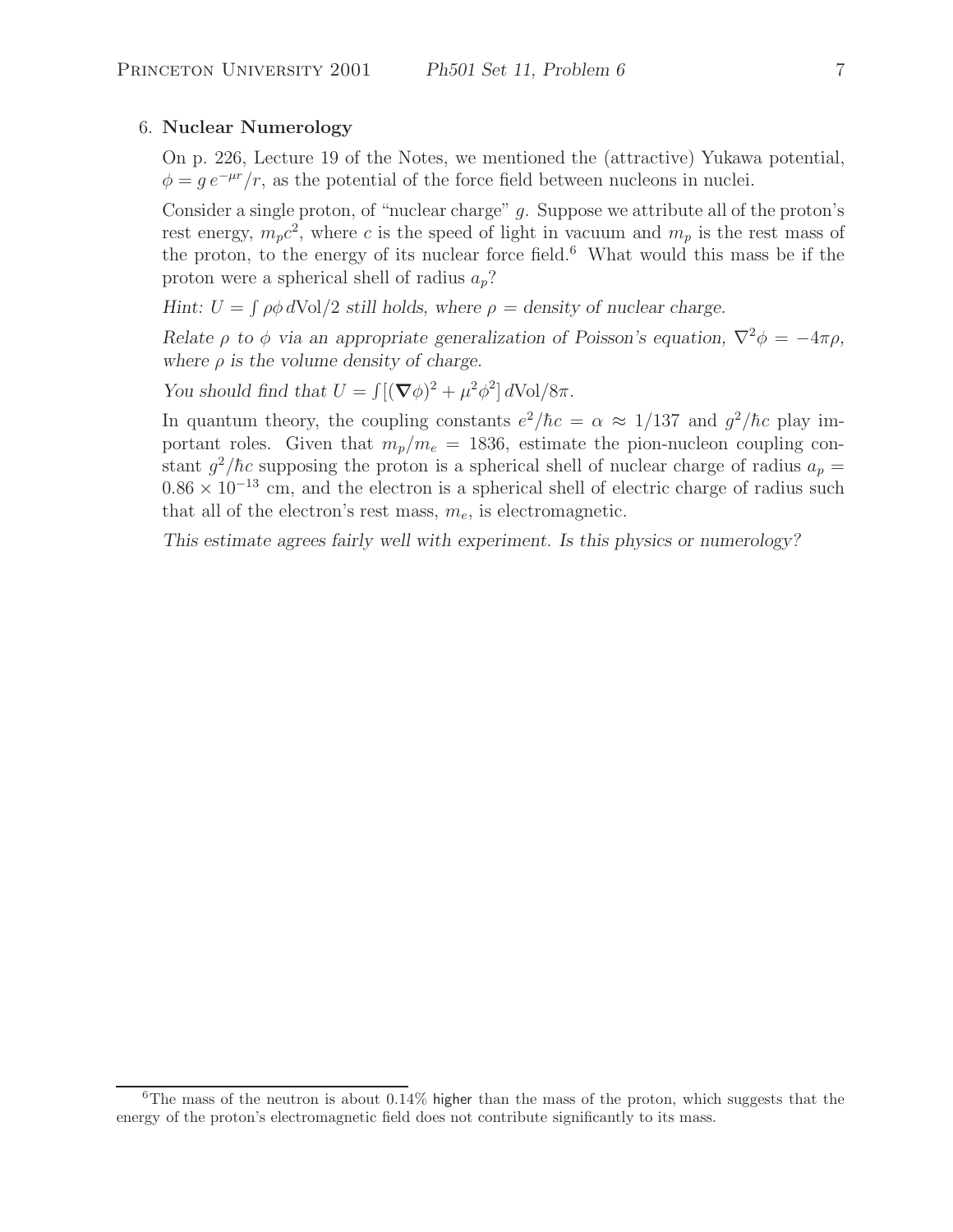#### 7. **Stress and Momentum in a Capacitor That Moves with Constant Velocity**

Consider a parallel-plate capacitor whose plates are held apart by a nonconducting slab of unit (relative) dielectric constant and unit (relative) magnetic permeability.<sup>7</sup> Discuss the energy, momentum and stress in this (isolated) system when at rest and when moving with constant velocity parallel or perpendicular to the electric field.

Does the system contain hidden momentum,  $P_{hidden}$ , defined for a subsystem by,

$$
\mathbf{P}_{\text{hidden}} \equiv \mathbf{P} - M\mathbf{v}_{\text{cm}} - \oint_{\text{boundary}} (\mathbf{x} - \mathbf{x}_{\text{cm}}) (\mathbf{p} - \rho \mathbf{v}_b) \cdot d\mathbf{Area}, \tag{10}
$$

where **P** is the total momentum of the subsystem,  $M = U/c^2$  is its total "mass," U is its total energy,  $c$  is the speed of light in vacuum,  $\mathbf{x}_{cm}$  is its center of mass/energy, **, <b>p** is its momentum density,  $\rho = u/c^2$  is its "mass" density, u is its energy density, and  $\mathbf{v}_b$  is the velocity (field) of its boundary?<sup>8</sup>

Fringe-field effects can be ignored. The velocity can be large or small compared to the speed of light.

<sup>&</sup>lt;sup>7</sup>The use of unit dielectric constant and unit permeability avoids entering into the interesting controversy as to the so-called Abraham and Minkowski forms of the energy-momentum-stress tensor, http://kirkmcd.princeton.edu/examples/ambib.pdf.

<sup>8</sup>The definition (10) was suggested by Daniel Vanzella. See also, http://kirkmcd.princeton.edu/examples/hiddendef.pdf.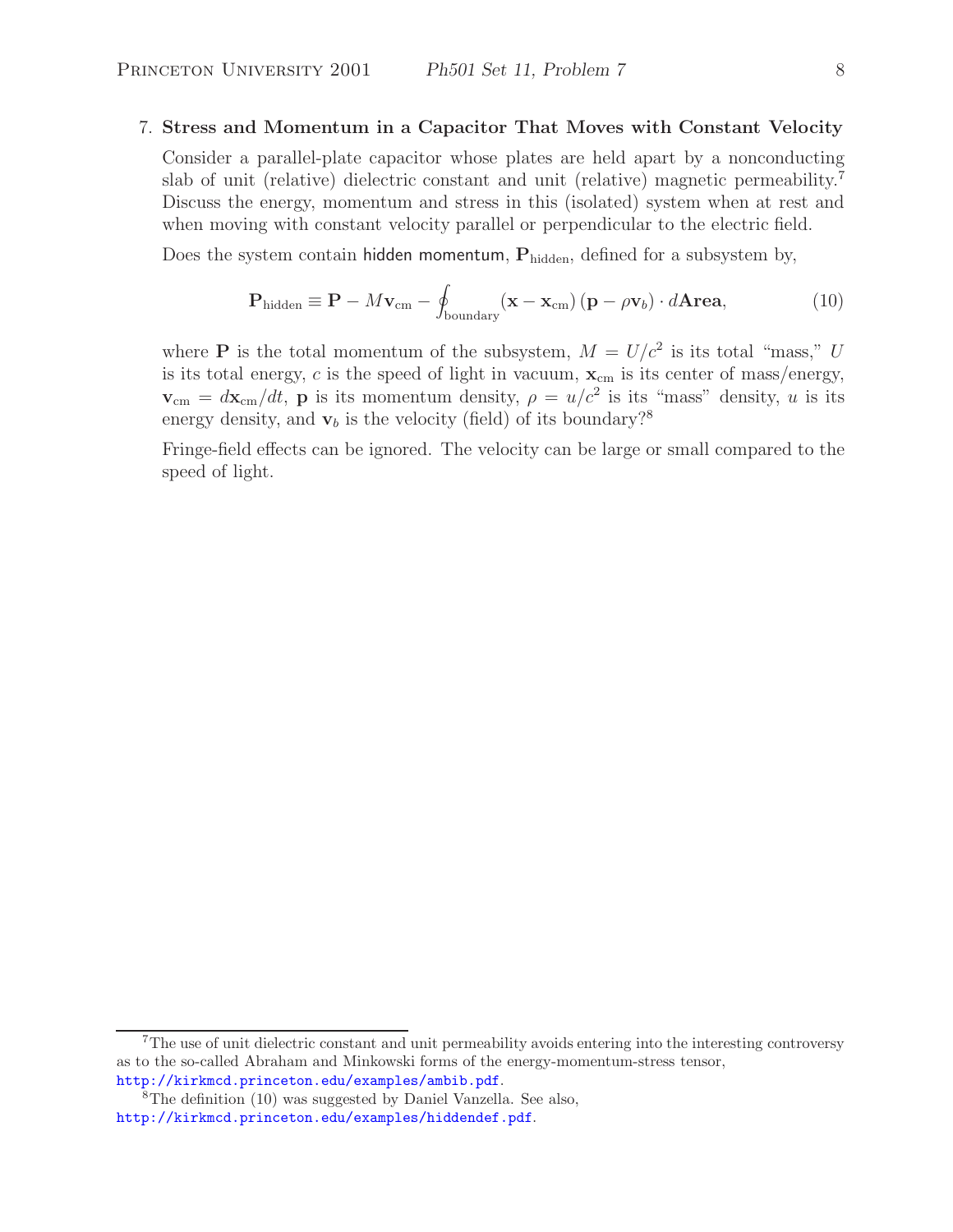#### 8. **Radiation by a Superluminal Source**

Exotic radiation effects of charges that move at (essentially) constant velocity but cross boundaries between various media can be deduced from the angle-frequency spectrum of radiation, p. 182, Lecture 15 of the Notes, $9$ 

$$
\frac{dU}{d\omega \, d\Omega} = \frac{\omega^2}{4\pi^2 c^3} \left[ \int \int dt \, d^3 \mathbf{r} \, \hat{\mathbf{n}} \times \mathbf{J}(\mathbf{r}, t) \, e^{i\omega(t - (\hat{\mathbf{n}} \cdot \mathbf{r})/c)} \right]^2, \tag{11}
$$

where  $dU$  is the radiated energy in angular frequency interval  $d\omega$  emitting into solid angle  $d\Omega$ , **J** is the source current density, and  $\hat{\mathbf{n}}$  is a unit vector towards the observer.

Consider the example of the sweeping electron beam in an (analog) oscilloscope. In the fastest of such devices (such as the Tektronix model 7104) the speed of the beam spot across the face of an oscilloscope can exceed the velocity of light, although of course the velocity of the electrons does not. Associated with this possibility there should be a kind of Cerenkov radiation, as if the oscilloscope trace were due to a charge moving with superluminal velocity.

As a simple model, suppose a line of charge moves in the  $-y$  direction with velocity  $u \ll c$ , where c is the speed of light, but has a slope such that the intercept with the x axis moves with velocity  $v>c$ , as shown in the figure below. If the region  $y < 0$  is occupied by, say, a metal the charges will emit transition radiation as they disappear into the metal's surface. Interference among the radiation from the various charges then leads to a strong peak in the radiation pattern at angle  $\cos \theta = c/v$ , which is the Cerenkov effect of the superluminal source – all of which can be deduced from eq.  $(11)$ .



a) A sloping line of charge moves in the  $-y$  direction with velocity  $v_y = u \ll c$ such that its intercept with the x axis moves with velocity  $v_x = v > c$ . As the charge disappears into the conductor at  $y < 0$  it emits transition radiation. The radiation appears to emanate from a spot moving at superluminal velocity and is concentrated on a cone of angle  $cos^{-1}(c/v)$ .

b) The angular distribution of the radiation is discussed in a spherical coordinates system about the x-axis.

<sup>&</sup>lt;sup>9</sup>See also eq.  $(14.70)$  of http://kirkmcd.princeton.edu/examples/EM/jackson\_ce2\_75.pdf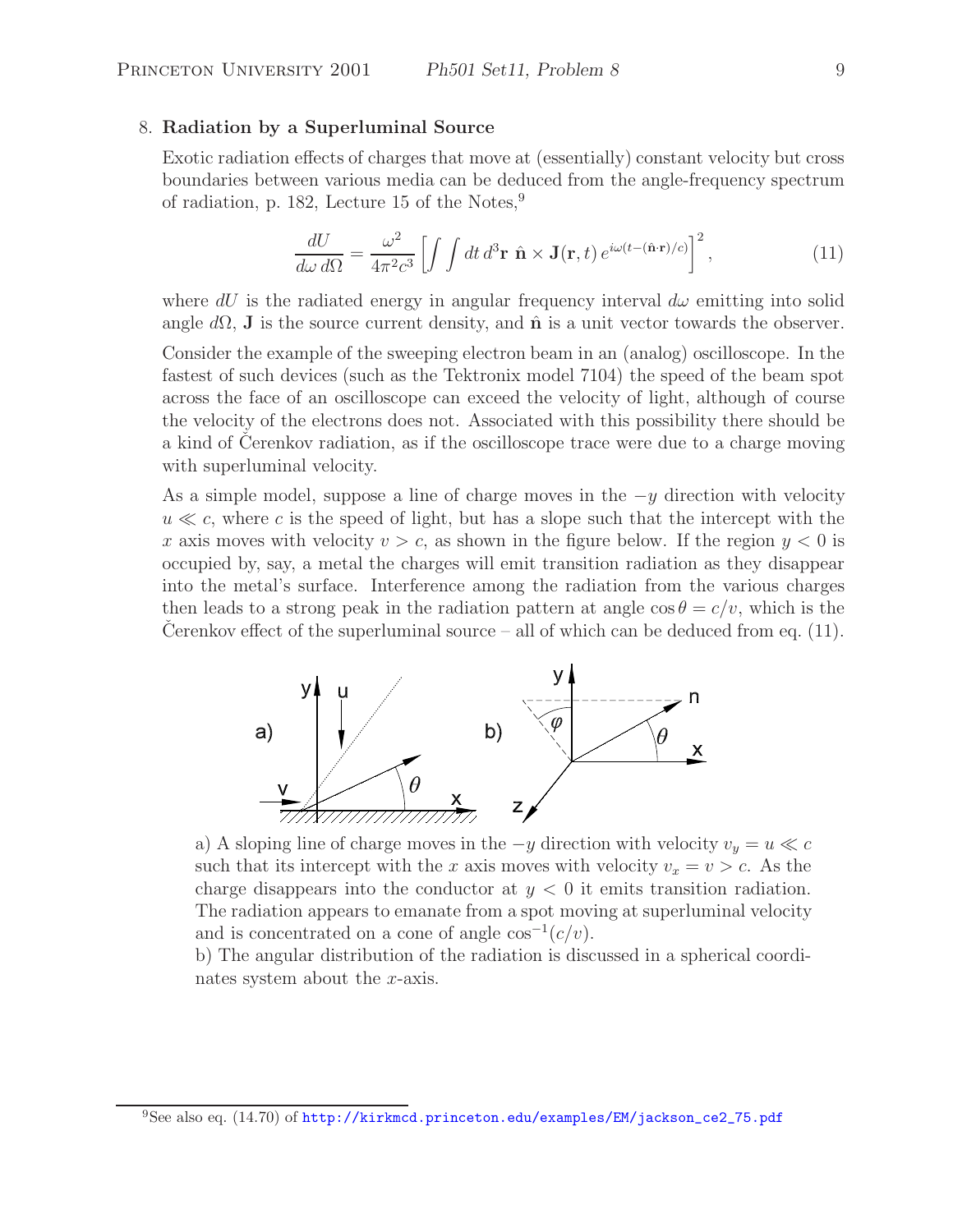#### **Solutions**

## 1. Cerenkov Radiation by a Neutron

We compute the frequency-angle spectrum of Cerenkov radiation by a neutron moving with its magnetic moment **m** parallel to its uniform velocity  $v\hat{z}$  in a medium of index of refraction n using eq.  $(3)$ , taking the current density to be,

$$
\mathbf{J} = c\mathbf{\nabla} \times \mathbf{m} = c\mathbf{\nabla} \times m_0 \,\hat{\mathbf{z}} \,\delta(x) \,\delta(y) \,\delta(z - vt). \tag{12}
$$

Hence,

$$
\frac{dU_{\omega}}{d\Omega} = \frac{\omega^2 n}{4\pi^2 c^3} \left| \int \int \mathbf{J} \times \hat{\mathbf{k}} e^{i(\omega t - \mathbf{k} \cdot \mathbf{r})} dt d\text{Vol} \right|^2
$$

$$
= \frac{\omega^2 n}{4\pi^2 c} \left| \int \int (\mathbf{\nabla} \times \mathbf{m}) \times \hat{\mathbf{k}} e^{i(\omega t - \mathbf{k} \cdot \mathbf{r})} dt d\text{Vol} \right|^2
$$

$$
= \frac{\omega^2 n}{4\pi^2 c} \left| - \int \int (-i\mathbf{k} \times \mathbf{m}) \times \hat{\mathbf{k}} e^{i(\omega t - \mathbf{k} \cdot \mathbf{r})} dt d\text{Vol} \right|^2
$$

$$
= \frac{\omega^2 k^2 n}{4\pi^2 c} \left| \int \int (\hat{\mathbf{n}} \times \mathbf{m}) \times \hat{\mathbf{k}} e^{i(\omega t - \mathbf{k} \cdot \mathbf{r})} dt d\text{Vol} \right|^2
$$

$$
= \frac{\omega^2 k^2 n}{4\pi^2 c} \left| \int \int m_0 \sin \theta \, \delta(x) \, \delta(y) \, \delta(z - vt) e^{i(\omega t - \mathbf{k} \cdot \mathbf{r})} dt d\text{Vol} \right|^2
$$

$$
= \frac{\omega^2 k^2 n m_0^2 \sin^2 \theta}{4\pi^2 c} \left| \int e^{i\omega t (1 - (nv/c) \cos \theta)} dt \right|^2,
$$
(13)

where the third line follows from the second via integration by parts with respect to volume, while in the sixth line we note the  $k = n\omega/c$  for waves in a medium of index n, and we take  $\theta$  as the angle between  $\hat{\mathbf{n}}$  and the z-axis.

The remaining integral is the same as in an intermediate step of the computation for Cerenkov radiation by electric charge e with velocity  $\mathbf{v} = v \hat{\mathbf{z}}$ , as on the top of p. 251, Lecture 21 of the Notes, where the prefactor is  $e^2 \omega^2 n v^2 \sin^2 \theta / 4\pi^2 c^3$ . Hence,

$$
\frac{dU_{\omega}/d\Omega|_{\text{neutron}}}{dU_{\omega}/d\Omega|_{\text{charge }e}} = \frac{c^2}{v^2} \frac{k^2 m_0^2}{e^2} = \frac{c^2}{v^2} \frac{m_0^2}{e^2 \lambda^2}.
$$
\n(14)

Since  $m_{\text{neutron}} \approx e\hbar/Mc = e\lambda_{\text{neutron}}$ , where  $\lambda_{\text{neutron}}$  is the Compton wavelength of the neutron, the ratio is approximately  $\lambda_{\text{neutron}}^2/\lambda^2$  for the Cerenkov radiation at reduced wavelength  $\lambda = \lambda/2\pi = 1/k$ . That is, Cerenkov radiation by a neutron is an extremely weak effect.

*For another exotic Cerenkov effect, see ˇ* U. Leonhardt and Y. Rosenberg, *Cherenkov radiation of light bullets*, Phys. Rev. A **100**, 063802 (2019), http://kirkmcd.princeton.edu/examples/EM/leonhardt\_pra\_100\_063802\_19.pdf

*The author has made an experimental demonstration of the interference between Cerenkov radiation and synchrotron radiation by a relativistic electron moving on*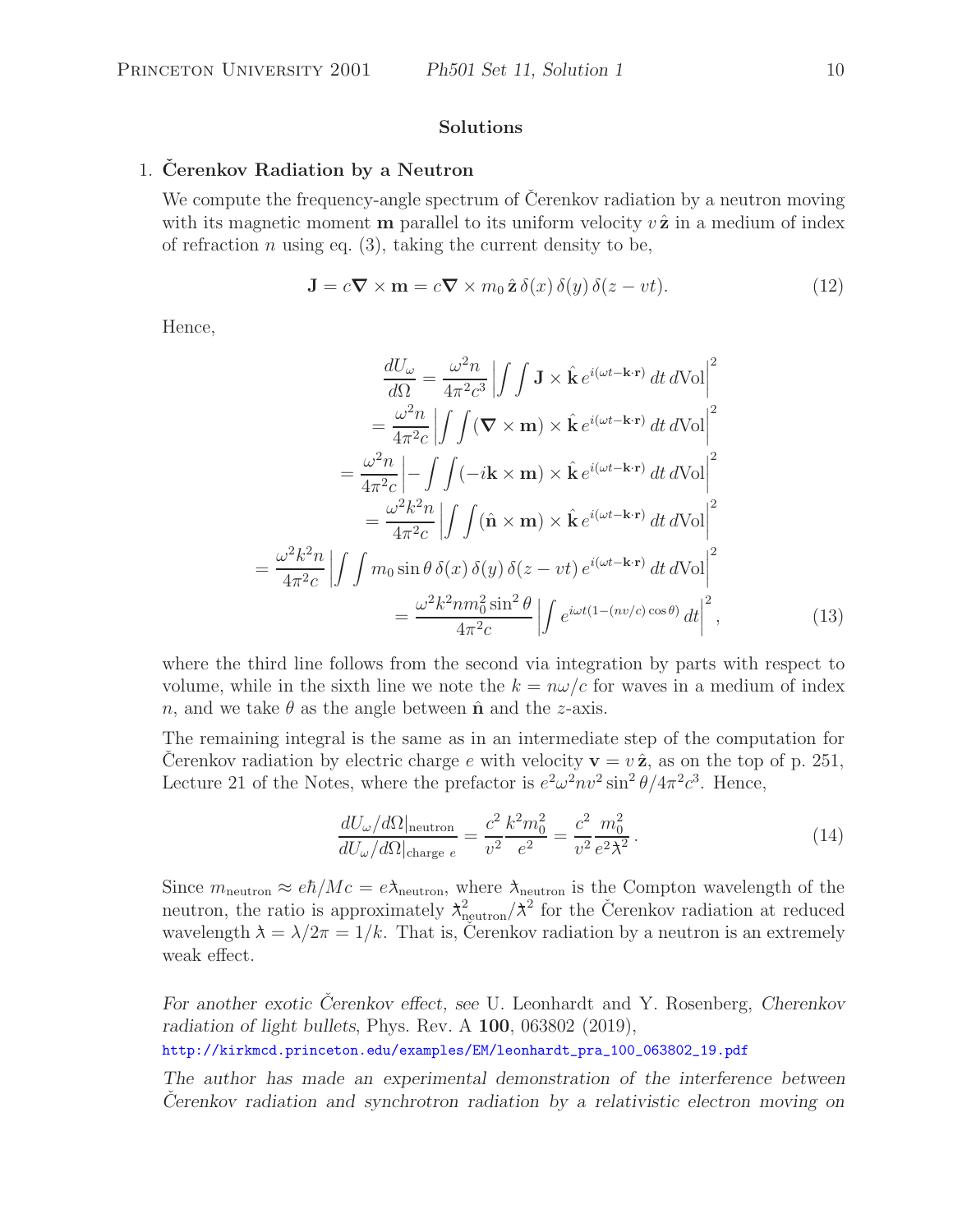*a circular path in a gas,* K.D. Bonin *et al.*, Phys. Rev. Lett. **57**, 2264 (1986), http://kirkmcd.princeton.edu/examples/EM/bonin\_prl\_57\_2264\_86.pdf

#### Addendum 1: Charge and Current Densities for General  $p_0$  and  $m_0$

As reviewed in http://kirkmcd.princeton.edu/examples/movingdipole.pdf, the Lorentz transformation of electric and magnetic polarization densities, **P** and **M**, from their rest frame (the  $\star$  frame) to a frame in which they have velocity **v** is,

$$
\mathbf{P} = \gamma \left( \mathbf{P}^{\star} + \frac{\mathbf{v}}{c} \times \mathbf{M}^{\star} \right) - (\gamma - 1)(\hat{\mathbf{v}} \cdot \mathbf{P}^{\star}) \hat{\mathbf{v}}, \tag{15}
$$

$$
\mathbf{M} = \gamma \left( \mathbf{M}^{\star} - \frac{\mathbf{v}}{c} \times \mathbf{P}^{\star} \right) - (\gamma - 1)(\hat{\mathbf{v}} \cdot \mathbf{P}^{\star}) \hat{\mathbf{v}}, \tag{16}
$$

where c is the speed of light and  $\gamma = 1/\sqrt{1 - v^2/c^2}$ .

For a "point" particle at the origin in its rest frame, with rest-frame electric and magnetic dipole moments  $\mathbf{p}_0$  and  $\mathbf{m}_0$ , we write its electric and magnetic polarization densities as,

$$
\mathbf{P}^{\star} = \mathbf{p}_0 \, \delta^3 \mathbf{r}^{\star}, \qquad \text{and} \qquad \mathbf{M}^{\star} = \mathbf{m}_0 \, \delta^3 \mathbf{r}^{\star}, \tag{17}
$$

and the associated charge and current densities as,

$$
\rho^* = -\nabla^* \cdot \mathbf{P}^* = -(\mathbf{p}_0 \cdot \nabla^*) \, \delta^3 \mathbf{r}^*, \qquad \text{and} \qquad \mathbf{J}^* = c\nabla^* \times \mathbf{M}^* = -c\,\mathbf{m}_0 \times \nabla^* \, \delta^3 \mathbf{r}^* \tag{18}
$$

In a frame where the particle has velocity  $\mathbf{v} = v \hat{\mathbf{z}}$ , the charge and current densities are,

$$
\rho = \gamma \left( \rho^* + (\mathbf{J}^* \cdot \hat{\mathbf{v}}) \frac{\mathbf{v}}{c^2} \right), \qquad \mathbf{J} = \mathbf{J}^* + (\gamma - 1)(\mathbf{J}^* \cdot \hat{\mathbf{v}}) \hat{\mathbf{v}} + \gamma \rho^* \mathbf{v}.
$$
 (19)

We note that the Lorentz transformation of the 4-gradient  $\partial_{\mu} = (\partial_t/c, -\nabla)$  tells us that  $-\partial_x^* = -\partial_x$ ,  $-\partial_y^* = -\partial_y$  and  $-\partial_z^* = \gamma(-\partial_z - (v/c)\partial_t/c)$ , *i.e.*,

$$
\nabla^{\star} = \nabla + (\gamma - 1) \hat{\mathbf{v}} (\hat{\mathbf{v}} \cdot \nabla) + \gamma \beta \hat{\mathbf{v}} \frac{\partial}{\partial ct}.
$$
 (20)

Hence, eqs. (18) and (19) combine to give,

$$
\rho = \gamma \left( -\mathbf{p}_0 \cdot \left[ \nabla + (\gamma - 1) \hat{\mathbf{v}} (\hat{\mathbf{v}} \cdot \nabla) + \gamma \beta \hat{\mathbf{v}} \frac{\partial}{\partial ct} \right] \delta(x) \delta(y) \delta(\gamma(z - vt)) \right. \n- \frac{\mathbf{v}}{c} \hat{\mathbf{v}} \cdot \mathbf{m}_0 \times \left[ \nabla + (\gamma - 1) \hat{\mathbf{v}} (\hat{\mathbf{v}} \cdot \nabla) + \gamma \beta \hat{\mathbf{v}} \frac{\partial}{\partial ct} \right] \delta(x) \delta(y) \delta(\gamma(z - vt)) \right) \n= -\mathbf{p}_0 \cdot \left[ \nabla + (\gamma - 1) \hat{\mathbf{v}} (\hat{\mathbf{v}} \cdot \nabla) + \gamma \beta \hat{\mathbf{v}} \frac{\partial}{\partial ct} \right] \delta(x) \delta(y) \delta(z - vt) \n- \frac{\mathbf{v}}{c} \hat{\mathbf{v}} \cdot \mathbf{m}_0 \times \left[ \nabla + (\gamma - 1) \hat{\mathbf{v}} (\hat{\mathbf{v}} \cdot \nabla) + \gamma \beta \hat{\mathbf{v}} \frac{\partial}{\partial ct} \right] \delta(x) \delta(y) \delta(z - vt), \quad (21)
$$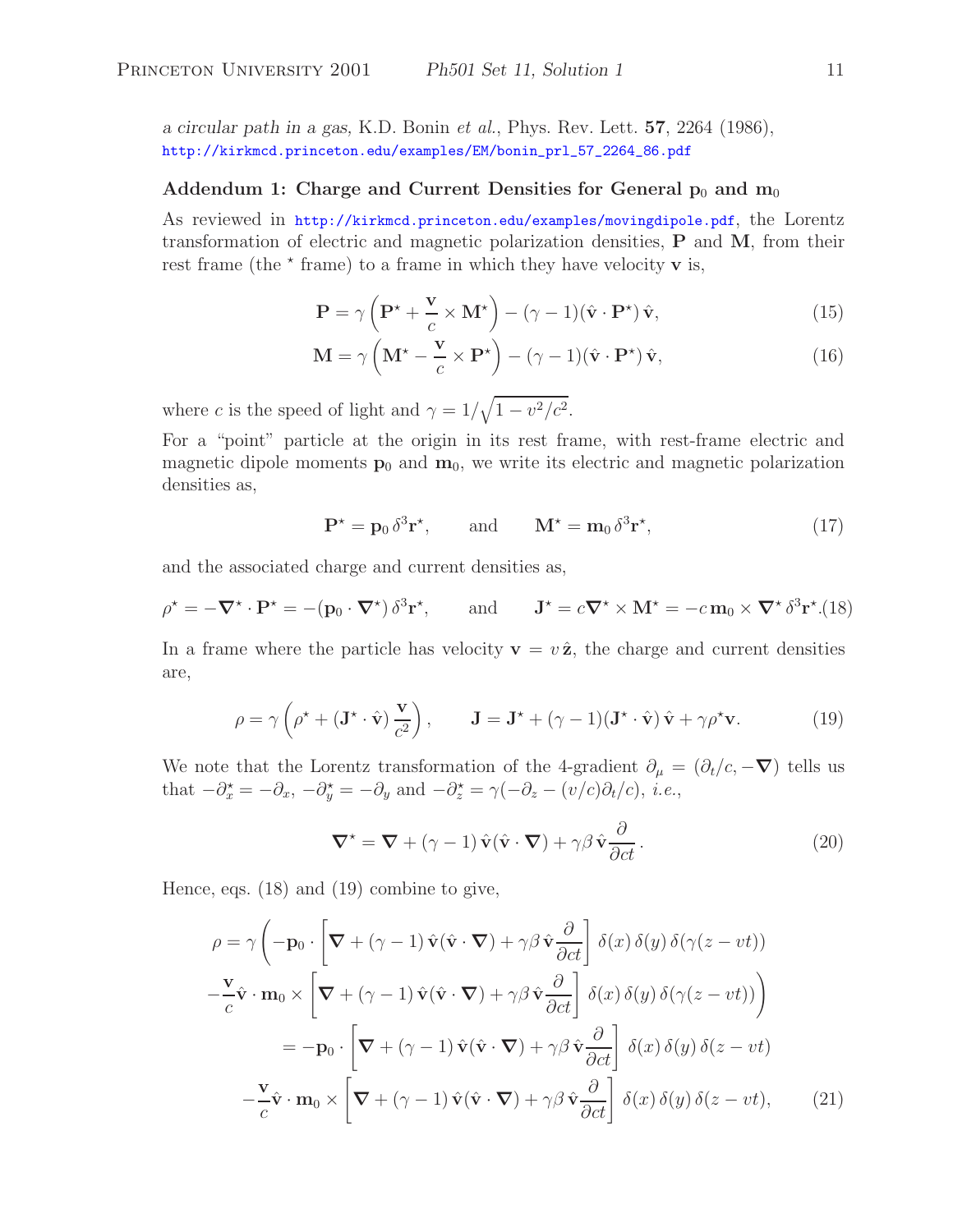and,

$$
\mathbf{J} = -c \mathbf{m}_0 \times \left[ \nabla + (\gamma - 1) \hat{\mathbf{v}} \left( \hat{\mathbf{v}} \cdot \nabla \right) + \gamma \beta \hat{\mathbf{v}} \frac{\partial}{\partial ct} \right] \delta(x) \delta(y) \delta(\gamma(z - vt))
$$

$$
-(\gamma - 1)c \hat{\mathbf{v}} \left( \hat{\mathbf{v}} \cdot \mathbf{m}_0 \times \left[ \nabla + (\gamma - 1) \hat{\mathbf{v}} \left( \hat{\mathbf{v}} \cdot \nabla \right) + \gamma \beta \hat{\mathbf{v}} \frac{\partial}{\partial ct} \right] \delta(x) \delta(y) \delta(\gamma(z - vt)) \right)
$$

$$
-\gamma \mathbf{v} \left( \mathbf{p}_0 \cdot \left[ \nabla + (\gamma - 1) \hat{\mathbf{v}} \left( \hat{\mathbf{v}} \cdot \nabla \right) + \gamma \beta \hat{\mathbf{v}} \frac{\partial}{\partial ct} \right] \delta(x) \delta(y) \delta(\gamma(z - vt)) \right)
$$

$$
= -c \mathbf{m}_0 \times \left[ \nabla + (\gamma - 1) \hat{\mathbf{v}} \left( \hat{\mathbf{v}} \cdot \nabla \right) + \beta \hat{\mathbf{v}} \frac{\partial}{\partial ct} \right] \delta(x) \delta(y) \delta(z - vt)
$$

$$
-\frac{\gamma - 1}{\gamma} c \hat{\mathbf{v}} \left( \hat{\mathbf{v}} \cdot \mathbf{m}_0 \times \left[ \nabla + (\gamma - 1) \hat{\mathbf{v}} \left( \hat{\mathbf{v}} \cdot \nabla \right) + \gamma \beta \hat{\mathbf{v}} \frac{\partial}{\partial ct} \right] \delta(x) \delta(y) \delta(z - vt) \right)
$$

$$
-\mathbf{v} \left( \mathbf{p}_0 \cdot \left[ \nabla + (\gamma - 1) \hat{\mathbf{v}} \left( \hat{\mathbf{v}} \cdot \nabla \right) + \gamma \beta \hat{\mathbf{v}} \frac{\partial}{\partial ct} \right] \delta(x) \delta(y) \delta(z - vt) \right). (22)
$$

These expressions are somewhat simpler for the special cases that  $\mathbf{p}_0 \perp \mathbf{v}$  and  $\mathbf{m}_0 \parallel \mathbf{v}$ ,

$$
\rho = -\left( (\mathbf{p}_0 \cdot \boldsymbol{\nabla}) + \frac{\mathbf{v}}{c} \hat{\mathbf{v}} \cdot \mathbf{m}_0 \times \boldsymbol{\nabla} \right) \delta(x) \delta(y) \delta(z - vt), \tag{23}
$$

$$
\mathbf{J} = -\left(\mathbf{v}\left(\mathbf{p}_0 \cdot \boldsymbol{\nabla}\right) + c \,\mathbf{m}_0 \times \boldsymbol{\nabla}\right) \delta(x) \,\delta(y) \,\delta(z - vt). \tag{24}
$$

Equation (12) then follows from eq. (24) when  $p_0 = 0$ , and eq. (25) follows when  $$ 

# **Addendum 2: Cerenkov Radiation by a Moving Point Electric Dipole ˇ**

We now consider an electrically neutral particle with electric-dipole moment  $\mathbf{p}_0$  in its rest frame, and zero magnetic moment there. For simplicity, we also suppose  $\mathbf{p}_0$  to be perpendicular to the lab-frame velocity **v**, where  $v > c/n$  in the medium of index of refraction *n*. Then, from eq.  $(24)$ , the lab-frame current density is,

$$
\mathbf{J} = -\mathbf{v} \left( \mathbf{p}_0 \cdot \nabla \right) \delta(x) \delta(y) \delta(z - vt) = \rho \mathbf{v},\tag{25}
$$

and the frequency-angle spectrum of the radiation is given by,

$$
\frac{dU_{\omega}}{d\Omega} = \frac{\omega^2 n}{4\pi c^3} \left| \int \int \mathbf{J} \times \hat{\mathbf{k}} e^{i(\omega t - \mathbf{k} \cdot \mathbf{r})} dt d\text{Vol} \right|^2
$$

$$
= \frac{\omega^2 n}{4\pi^2 c^3} \left| \int \int \mathbf{v} \times \hat{\mathbf{k}} e^{i(\omega t - \mathbf{k} \cdot \mathbf{r})} (\mathbf{p}_0 \cdot \nabla) \delta(x) \delta(y) \delta(z - vt) dt d\text{Vol} \right|^2
$$

$$
= \frac{\omega^2 n}{4\pi^2 c^3} \left| - \int \int \mathbf{v} \times \hat{\mathbf{k}} e^{i(\omega t - \mathbf{k} \cdot \mathbf{r})} (\mathbf{p}_0 \cdot -i\mathbf{k}) \delta(x) \delta(y) \delta(z - vt) dt d\text{Vol} \right|^2
$$

$$
= \frac{\omega^2 k^2 n p_0^2 v^2 \sin^4 \theta}{4\pi^2 c^3} \left| \int \delta(x) \delta(y) \delta(z - vt) e^{i(\omega t - \mathbf{k} \cdot \mathbf{r})} dt d\text{Vol} \right|^2
$$

$$
= \frac{\omega^2 k^2 n p_0^2 v^2 \sin^4 \theta}{4\pi^2 c^3} \left| \int e^{i\omega t (1 - (nv/c) \cos \theta)} dt \right|^2, \qquad (26)
$$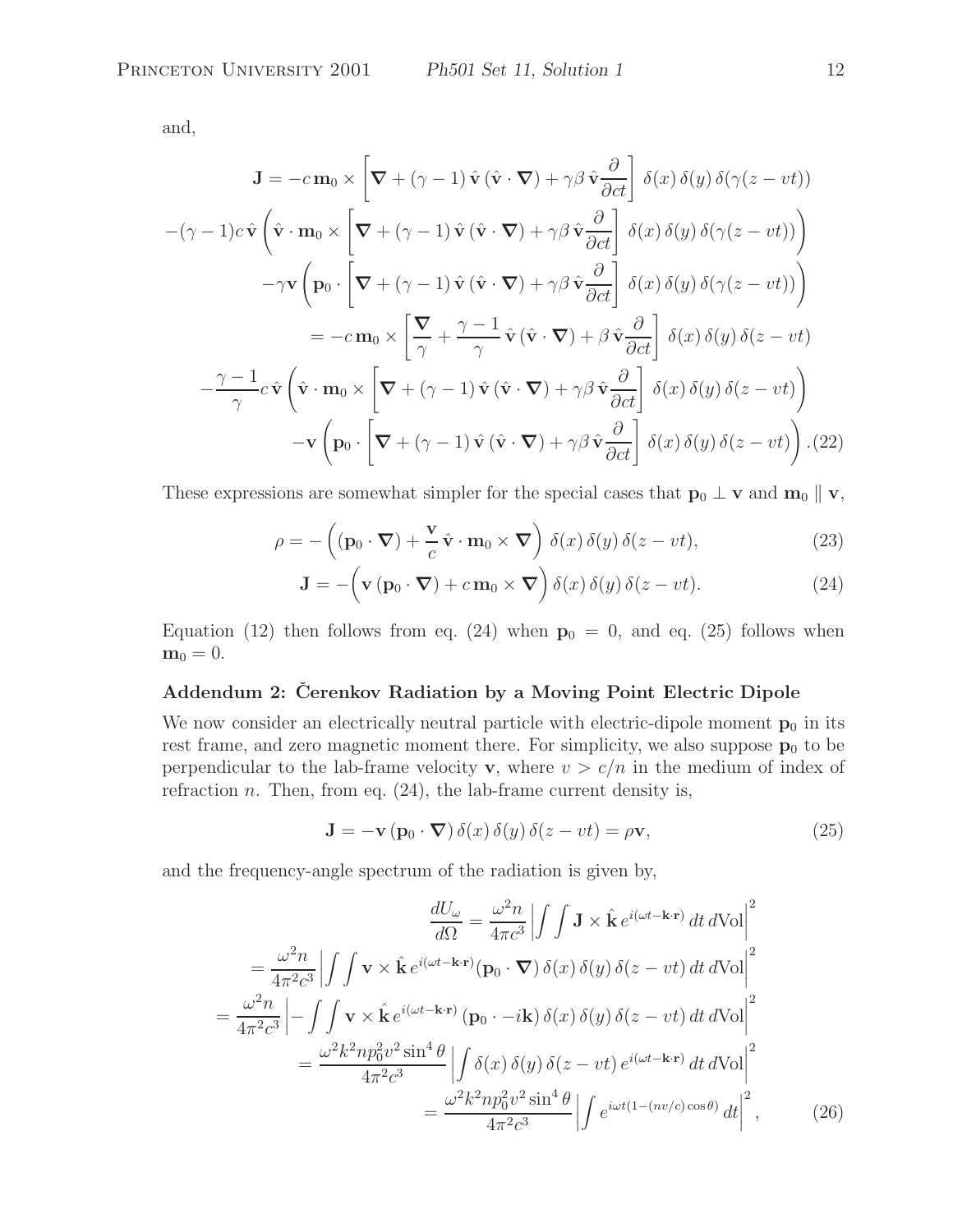where the third line follows from the second via integration by parts with respect to volume, and we take  $\theta$  as the angle between  $\hat{\mathbf{n}}$  and the *z*-axis.

The remaining integral is the same as in an intermediate step of the computation for Cerenkov radiation by electric charge e with velocity  $\mathbf{v} = v \hat{\mathbf{z}}$ , as on the top of p. 251, Lecture 21 of the Notes, where the prefactor is  $e^2 \omega^2 n v^2 \sin^2 \theta / 4\pi^2 c^3$ . Hence,

$$
\frac{dU_{\omega}/d\Omega|_{\text{moving electric dipole}}}{dU_{\omega}/d\Omega|_{\text{moving charge }e}} = \frac{k^2 p_0^2 \sin^2 \theta}{e^2} < \frac{p_0^2}{e^2 \lambda^2},\tag{27}
$$

where the Cerenkov angle  $\theta$  is related by  $\cos \theta = c/nv$ .

The electric dipole **p**<sub>0</sub> might be that of an atom, in which case  $p_0 \approx eR_{\text{Bohr}}$ , where the Bohr radius is  $R_{\text{Bohr}} \approx 5 \times 10^{-11}$  m, and the ratio (27) would be  $\approx (R_{\text{Bohr}}/\lambda)^2 \approx 2 \times 10^{-7}$ for  $\lambda = 600$  nm, *i.e.*,  $\lambda \approx 10^{-7}$  m. While the Cerenkov radiation by such an electric dipole is strong compare to that of a neutron, it is very weak compared to that of an electron.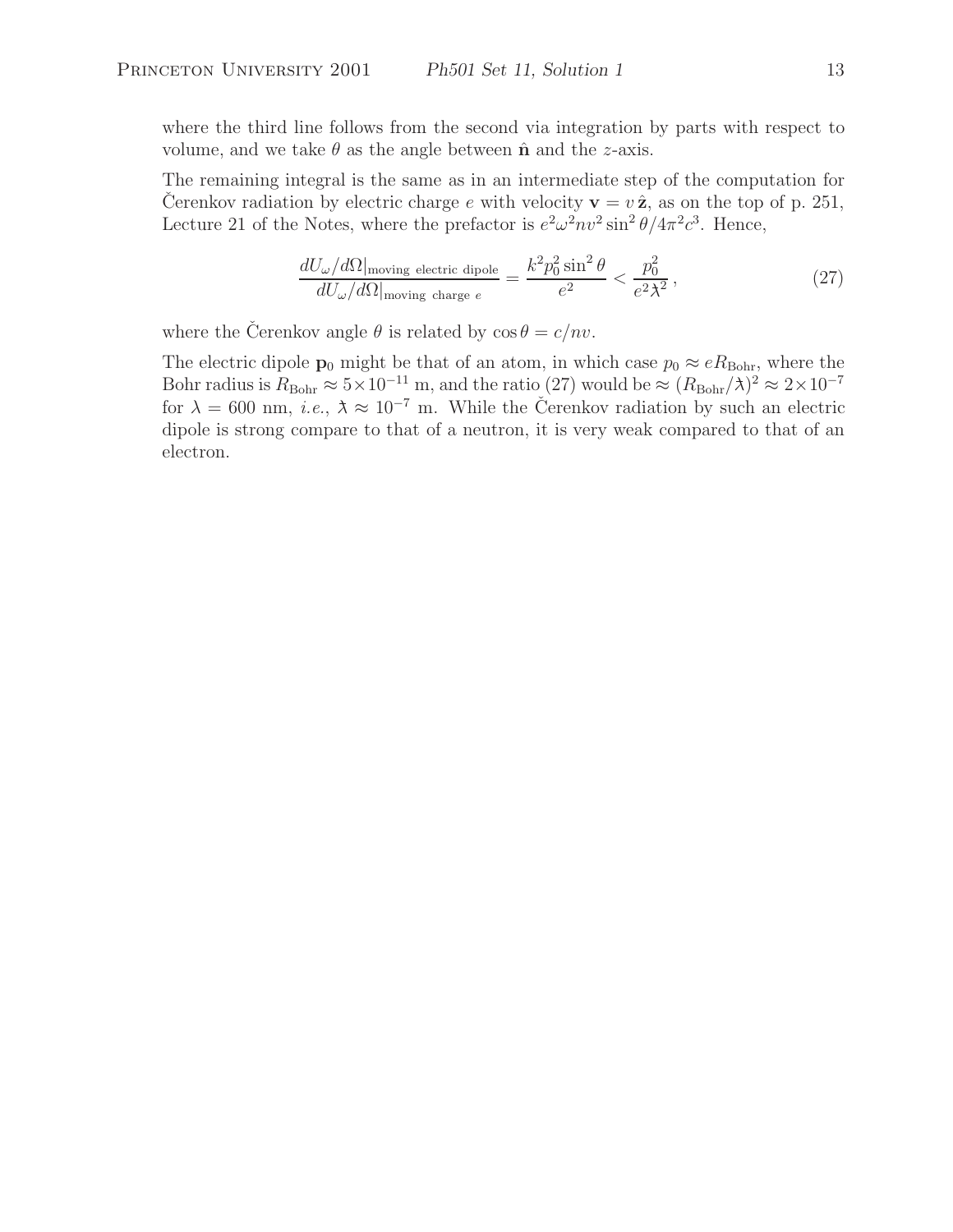# 2. **Transition Radiation at a Metal-Vacuum Interface**

A particle of charge e with velocity  $\mathbf{v} = v \hat{\mathbf{z}}$  passes through a metallic beam window at  $z = 0$  and emerges into vacuum at, say, time  $t = 0$ . Assuming that the beam window is perfectly conducting and an infinite sheet, the electromagnetic fields for  $z > 0$  can be thought of as due to the charge  $e$  (at  $z - vt$ ), plus an image charge  $-e$  at  $z = -vt$ .<sup>10</sup> We seek to apply eq. (1) for the frequency-angle spectrum of radiation by a moving charge  $e$  with velocity **v** in vacuum (setting index  $n$  to 1). In the present problem, where the fields are due to both the charge e and its image charge  $-e$ , this formula becomes, $^{11}$ 

$$
\frac{dU_{\omega}}{d\Omega} = \frac{\omega^2}{4\pi^2 c} \left| \int_0^{\infty} e \beta_e \times \hat{\mathbf{k}} e^{i(\omega t - \mathbf{k} \cdot \mathbf{r}_e)} dt + \int_0^{\infty} (-e) \beta_{-e} \times \hat{\mathbf{k}} e^{i(\omega t - \mathbf{k} \cdot \mathbf{r}_{-e})} dt \right|^2
$$
  
\n
$$
= \frac{e^2 \omega^2 \beta^2 \sin^2 \theta}{4\pi^2 c} \left| \int_0^{\infty} e^{i\omega t (1 - \beta \cos \theta)} dt + \int_0^{\infty} e^{i\omega t (1 + \beta \cos \theta)} dt \right|^2
$$
(28)  
\n
$$
= \frac{e^2 \omega^2 \beta^2 \sin^2 \theta}{4\pi^2 c} \left| \frac{e^{i\omega \infty (1 - \beta \cos \theta)} - 1}{i\omega (1 - \beta \cos \theta)} + \frac{e^{i\omega \infty (1 + \beta \cos \theta)} - 1}{i\omega (1 + \beta \cos \theta)} \right|^2 = \frac{e^2 \beta^2}{\pi^2 c} \frac{\sin^2 \theta}{1 - \beta^2 \cos^2 \theta},
$$

where  $\mathbf{k} = \omega \hat{\mathbf{k}}/c = \omega(\sin \theta, 0, \cos \theta)/c$  is in the direction of the radiation to the observer (located at large  $z > 0$ ),  $\hat{\mathbf{k}} = \hat{\mathbf{n}}, \ \beta_{e,-e} = \pm v \hat{\mathbf{z}}/c = \pm \beta \hat{\mathbf{z}}$ , and  $\mathbf{r}_{e,-e} = \pm vt \hat{\mathbf{z}} = \pm \beta ct \hat{\mathbf{z}}$ , and we take  $e^{i\omega\infty(1\pm\beta\cos\theta)}=0$ , as representing the time-average of the oscillatory behavior at large times.

The frequency spectrum of the transition radiation is, noting that  $0 < \theta < \pi/2$  for an observer with  $z > 0$ ,

$$
U_{\omega} = \int \frac{dU_{\omega}}{d\Omega} d\Omega = \frac{2e^2}{\pi c \beta^2} \int_0^1 \frac{1 - \cos^2 \theta}{(1/\beta^2 - \cos^2 \theta)^2} d\cos \theta
$$
  
=  $\frac{2e^2}{\pi c \beta^2} \left[ \frac{\beta^2 \cos \theta}{2(1/\beta^2 - \cos^2 \theta)} + \frac{\beta^3}{4} \ln \frac{1/\beta + \cos \theta}{1/\beta - \cos \theta} - \frac{\cos \theta}{2(1/\beta^2 - \cos^2 \theta)} + \frac{\beta}{4} \ln \frac{1/\beta + \cos \theta}{1/\beta - \cos \theta} \right]_0^1$   
=  $\frac{2e^2}{\pi c \beta^2} \left[ \frac{\beta^4}{2(1 - \beta^4)} + \frac{\beta^3}{4} \ln \frac{1 + \beta}{1 - \beta} - \frac{\beta^2}{2(1 - \beta^4)} + \frac{\beta}{4} \ln \frac{1 + \beta}{1 - \beta} \right]$   
=  $\frac{2e^2}{\pi c \beta^2} \left[ -\frac{\beta^2}{2} + \frac{\beta(1 + \beta^2)}{4} \ln(\gamma^2(1 + \beta)^2) \right] = \frac{e^2}{\pi c} \left[ \frac{1 + \beta^2}{\beta} \ln \gamma(1 + \beta) - 1 \right],$  (29)

using Dwight 140.2 and 142.2, http://kirkmcd.princeton.edu/examples/EM/dwight\_57.pdf, and  $\gamma = 1/\sqrt{1 - \beta^2}$ .

<sup>&</sup>lt;sup>10</sup>The concept of images charges is from electrostatics, where they are a representation of the effect of induced charges on the surfaces of conductors. The induced, static surface charge density on an infinite conducting sheet at  $z = 0$  associated with fixed charge at  $(0, 0, z)$  extends to infinity, but is significant only for  $r = \sqrt{x^2 + y^2} \leq z$  on the sheet. For a moving charge that emerges from the metal surface at  $z = 0$  at time  $t = 0$ , with subsequent motion  $z = vt$ , the induced surface charge at time t is restricted to  $r < ct$ , which is not strictly equivalent to the static surface charge induced by a charge at rest at  $z = vt$ . However, use of an image charge  $-e$  at  $z = -vt$  for  $t > 0$  also leads to fields at time t within a radius ct of the origin, so this usage seem to be a reasonable approximation, even as  $v \to c$ .

<sup>&</sup>lt;sup>11</sup>The result  $(28)$  was first obtained by I. Frank and V. Ginsburg, J. Phys. (USSR) **9**, 353 (1945), http://kirkmcd.princeton.edu/examples/EM/frank\_jpussr\_9\_353\_45.pdf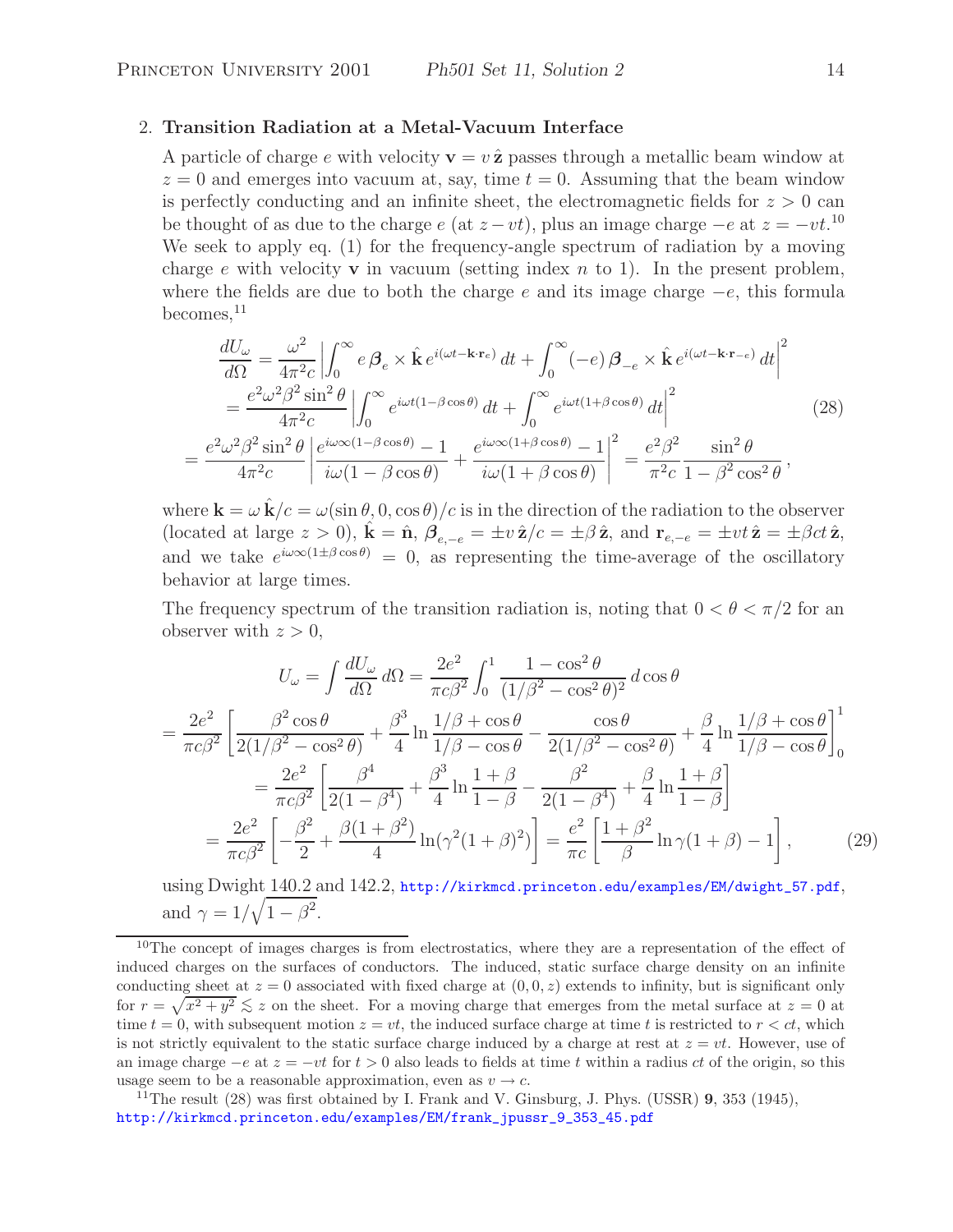In the relativistic limit,  $\beta \rightarrow 1$ ,

$$
U_{\omega} \to \frac{2e^2 \ln 2\gamma}{\pi c} \qquad (\beta \to 1). \tag{30}
$$

*If we had neglected the image charge in eq. (28), the result would have been,*

$$
\frac{dU_{\omega}}{d\Omega} = \frac{e^2 \beta^2 \sin^2 \theta}{4\pi^2 c (1 - \beta \cos \theta)^2} \qquad \text{(no image charge)}.
$$
 (31)  

$$
U_{\omega} = \int \frac{dU_{\omega}}{d\Omega} d\Omega = \frac{e^2 \beta^2}{2\pi c} \int_0^1 \frac{1 - \cos^2 \theta}{(1 - \beta \cos \theta)^2} d\cos \theta
$$

$$
= \frac{e^2 \beta^2}{2\pi c} \left[ \frac{1}{\beta (1 - \beta \cos \theta)} + \frac{1}{\beta^3} \left( 1 - \beta \cos \theta - 2 \ln(1 - \beta \cos \theta) - \frac{1}{1 - \beta \cos \theta} \right) \right]_0^1
$$

$$
= \frac{e^2 \beta^2}{2\pi c} \left[ \frac{1}{1 - \beta^2} + \frac{1}{\beta^3} \left( -\beta - \ln \frac{1 - \beta}{1 + \beta} - \frac{\beta}{1 - \beta^2} \right) \right]
$$

$$
= \frac{e^2 \beta^2}{2\pi c} \left[ \frac{1}{1 - \beta^2} \left( 1 - \frac{1}{\beta^2} \right) - \frac{1}{\beta^2} + \frac{1}{\beta^3} \ln \frac{1 + \beta}{1 - \beta} \right] = \frac{e^2}{2\pi c} \left[ \frac{2}{\beta} \ln \gamma (1 + \beta) - 1 \right], \quad \text{(32)}
$$

*using Dwight 90.2 and 92.2. While this is significantly different from eq. (29) for small* β*, the transition radiation there is so weak that this hardly matters. In the relativistic limit,*  $\beta \rightarrow 1$ *, where most observations of transition radiation have been made,* 

$$
U_{\omega} \to \frac{e^2 \ln 2\gamma}{\pi c} \qquad \text{(no image charge, } \beta \to 1\text{)},\tag{33}
$$

*which is one half of eq. (30), so consideration of the image charge does make a notable difference.*

# **Addendum: Transition Radiation at the Interface between Two Dielectrics**

The discussion on pp. 253-256, Lecture 21 of the Notes should be modified to represent better the effects of time-dependent polarization charges near the interface  $(z = 0)$ between the two semi-infinite dielectric media with (relative) dielectric constants  $\epsilon_1(z < 0)$  and  $\epsilon_2(z > 0)$ . For this, we recall the image method for dielectrics,<sup>12</sup> that when charge e is at  $(0, 0, z)$  in medium 2, the electric field for  $z > 0$  is that in vacuum due to effective charge  $e/\epsilon_2$  at  $(0, 0, z)$  and an image charge  $-(e/\epsilon_2)(\epsilon_1 - \epsilon_2)/(\epsilon_1 + \epsilon_2)$ , while the field for  $z < 0$  is that due to effective charge  $2e/(\epsilon_1+\epsilon_2)$  at  $(0,0,z)$  in vacuum. We consider the case of an observer with  $z > 0$  *(i.e., forward radiation)*, such that a ray with angle  $\theta_2$  to the z-axis at the observer, if it originates with  $z < 0$ , makes angle  $\theta_1$  to the z-axis related by Snell's law,  $n_1 \sin \theta_1 = n_2 \sin \theta_2$ , *i.e.*,  $\sqrt{\epsilon_1} \sin \theta_1 = \sqrt{\epsilon_2} \sin \theta_2$ . Then, the frequency-angle spectrum of Cerenkov radiation by charge  $e$  with position  $\mathbf{x} = vt \hat{\mathbf{z}}$  and  $v > c/n_{1,2}$  follows from eq. (1) as,

<sup>&</sup>lt;sup>12</sup>See, for example, sec. 2.1.1 of http://kirkmcd.princeton.edu/examples/image.pdf. Conventions differ in the dielectric image method. Sec. 4.4 of http://kirkmcd.princeton.edu/examples/EM/jackson\_ce3\_99.pdf supposes that the image charge is not in vacuum, but in a medium with dielectric constant  $\epsilon_2$ , while sec. 5.05 of http://kirkmcd.princeton.edu/examples/EM/smythe\_50.pdf supposes the image charge is in a medium of dielectric constant  $\epsilon_1$ .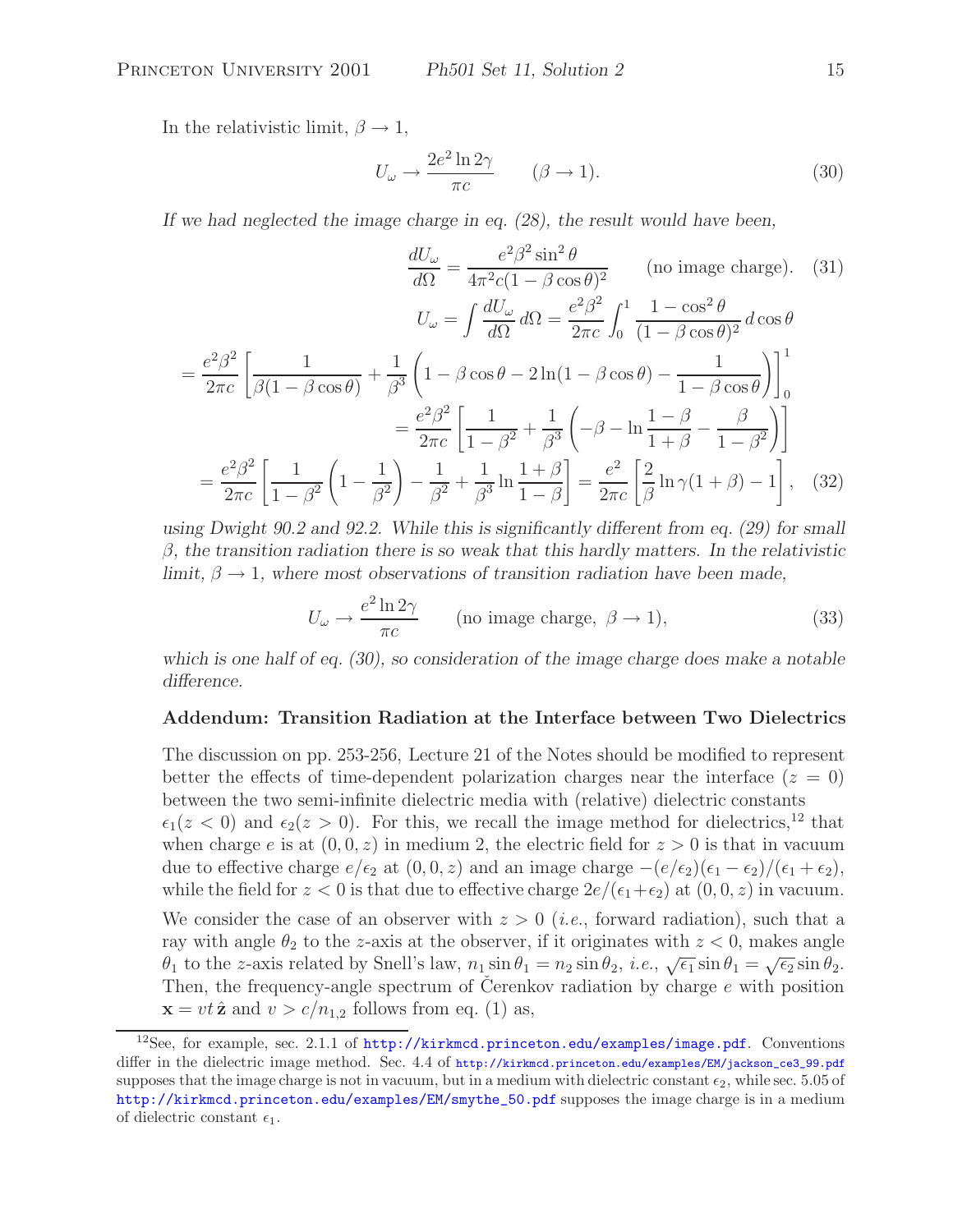$$
\frac{dU_{\omega}}{d\Omega} = \frac{\omega^2 n_2}{4\pi^2 c} \left| \int_0^{\infty} \frac{e}{\epsilon_2} \beta \times \hat{\mathbf{k}}_2 e^{i\omega t (1 - n_2 \beta \cos \theta_2)} dt + \int_0^{\infty} -\frac{e}{\epsilon_2} \frac{\epsilon_1 - \epsilon_2}{\epsilon_1 + \epsilon_2} (-\beta) \times \hat{\mathbf{k}}_2 e^{i\omega t (1 + n_2 \beta \cos \theta_2)} dt + \int_{-\infty}^0 \frac{2e}{\epsilon_1 + \epsilon_2} \beta \times \hat{\mathbf{k}}_1 e^{i\omega t (1 - n_1 \beta \cos \theta_1)} dt \right|^2
$$

$$
= \frac{e^2 \omega^2 n_2 v^2}{4\pi^2 c^3} \left| \frac{1}{\epsilon_2} \sin \theta_2 \frac{-1}{i\omega (1 - n_2 \beta \cos \theta_2)} + \frac{1}{\epsilon_2} \frac{\epsilon_1 - \epsilon_2}{\epsilon_1 + \epsilon_2} \sin \theta_2 \frac{-1}{i\omega (1 + n_2 \beta \cos \theta_2)} + \frac{2}{\epsilon_2 \epsilon_1 + \epsilon_2} \sin \theta_1 \frac{1}{i\omega (1 - n_1 \beta \cos \theta_1)} \right|^2
$$

$$
= \frac{e^2 \sqrt{\epsilon_2} v^2 \sin^2 \theta_2}{4\pi^2 c^3 \epsilon_2^2 (\epsilon_1 + \epsilon_2)^2} \left| \frac{2\epsilon_1 + 2\epsilon_2 \sqrt{\epsilon_2} \beta \cos \theta_2}{1 - \epsilon_2 \beta^2 \cos^2 \theta_2} - \sqrt{\frac{\epsilon_2}{\epsilon_1} \frac{2\epsilon_2}{1 - \sqrt{\epsilon_1} \beta \sqrt{1 - (\epsilon_2/\epsilon_1) \sin^2 \theta_2}} \right|^2
$$

$$
= \frac{e^2 v^2 \sqrt{\epsilon_2} \sin^2 \theta_2}{\pi^2 c^3} \left| \frac{\sqrt{\epsilon_1} (\epsilon_1 + \epsilon_2^{3/2} \beta \cos \theta_2) (1 - \beta \sqrt{\epsilon_1 - \epsilon_2 \sin^2 \theta_2}) - \epsilon_2^{3/2} (1 - \epsilon_2 \beta^2 \cos^2 \theta_2)}{\sqrt{\epsilon_1} \epsilon_2 (\epsilon_1 + \epsilon_2) (1 - \epsilon_
$$

This does vanish if  $\epsilon_1 = \epsilon_2$ , but is not quite the same as the Ginzburg-Frank result,<sup>13</sup>

$$
\frac{dU_{\omega}}{d\Omega} = \frac{e^2 v^2 \sqrt{\epsilon_2} \sin^2 \theta_2 \cos^2 \theta_2}{\pi^2 c^3} \left| \frac{\epsilon_1 - \epsilon_2}{\left(1 - \epsilon_2 \beta^2 \cos^2 \theta_2\right) \left(1 - \beta \sqrt{\epsilon_1 - \epsilon_2 \sin^2 \theta_2}\right)} \right|
$$
\n
$$
\times \frac{\left(1 - \beta^2 \epsilon_2 - \beta \sqrt{\epsilon_1 - \epsilon_2 \sin^2 \theta_2}\right)}{\left(\epsilon_1 \cos \theta_2 + \sqrt{\epsilon_1 \epsilon_2 - \epsilon_2^2 \sin^2 \theta_2}\right)} \right|^2. \tag{35}
$$

Transition radiation is a weak effect, significant only for high frequencies and for relativistic charges, such that the even cruder approximation presented in Lecture 21 of the Notes yields the "correct" results in these limits. See also,

http://kirkmcd.princeton.edu/examples/transition\_rad.pdf

<sup>13</sup>See eq. (24.22) of M.I. Ter-Mikaelian, *High-Energy Electromagnetic Processes in Condensed Media* (Interscience, 1972), and eq. (2.41) of V.I. Ginzburg and V.N. Tsytovich, *Transition Radiation and Transition Scattering* (Adam Hilger, 1990). Section 28b of Ter-Mikaelian develops a quasi-classical approximation, and applies it to transition radiation on pp. 283-284. See also,

http://kirkmcd.princeton.edu/examples/EM/ter-mikaelian\_np\_24\_43\_61.pdf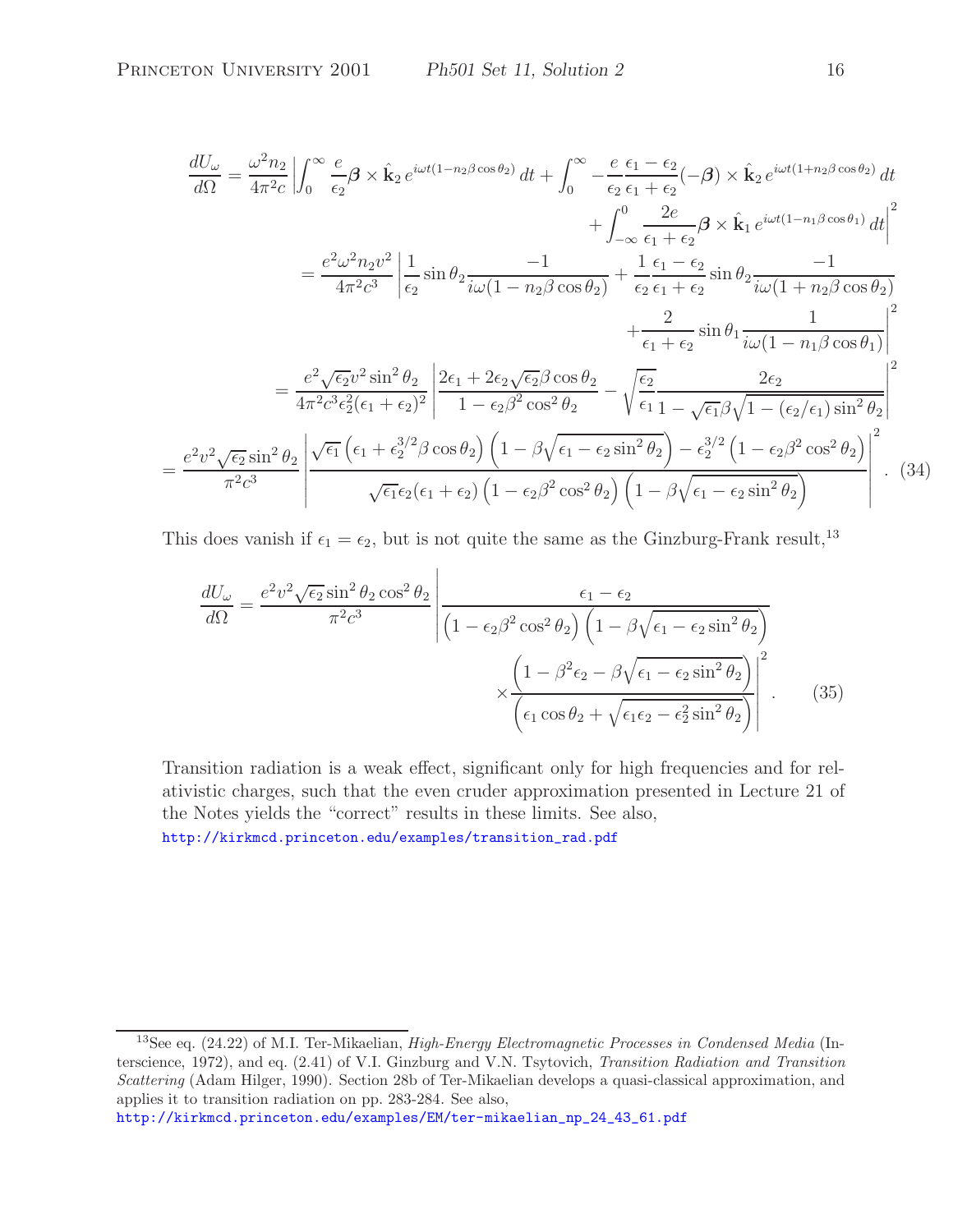# 3. a) **Bremsstrahlung Revisited**

A charge e travels in vacuum with initial velocity  $\mathbf{v}_i$  experiences a brief acceleration, during time interval  $\Delta t$ , which leaves it with final velocity **v**<sub>f</sub>. The frequency-angle spectrum of the radiation can be obtained via eq. (1) (setting index  $n$  to 1),

$$
\frac{dU_{\omega}}{d\Omega} = \frac{e^2 \omega^2}{4\pi^2 c} \left| \int_{-\infty}^{\infty} \hat{\mathbf{k}} \times \mathcal{B} e^{i(\omega t - \mathbf{k} \cdot \mathbf{r})} dt \right|^2, \tag{36}
$$

We approximate  $\beta(t)$  by,

$$
\beta(t) = \begin{cases} \frac{\mathbf{v}_i}{c} & (-\infty < t < o \\ \frac{\mathbf{v}_f}{c} & (0 < t < \infty), \end{cases} \tag{37}
$$

which omits detailed consideration of the interval  $-\Delta t/2 < t < \Delta t/2$  in the computation of eq. (36), which mainly affects frequencies of order  $1/\Delta t$  and higher. Then, noting that  $\mathbf{r}(t < 0) = \mathbf{v}_i t$  and  $\mathbf{r}(t > 0) = \mathbf{v}_f t$  and  $\mathbf{k} = \omega \mathbf{k}/c$ , we find,

$$
\frac{dU_{\omega}}{d\Omega} \approx \frac{e^2 \omega^2}{4\pi^2 c^3} \left| \int_{-\infty}^0 \hat{\mathbf{k}} \times \mathbf{v}_i e^{i\omega t (1 - \hat{\mathbf{k}} \cdot \mathbf{v}_i/c)} dt + \int_0^\infty \hat{\mathbf{k}} \times \mathbf{v}_f e^{i\omega t (1 - \hat{\mathbf{k}} \cdot \mathbf{v}_f/c)} dt \right|^2
$$
\n
$$
= \frac{e^2 \omega^2}{4\pi^2 c^3} \left| \frac{\hat{\mathbf{k}} \times \mathbf{v}_i}{i\omega (1 - \hat{\mathbf{k}} \cdot \mathbf{v}_i/c)} (1 - e^{-i\omega \infty (1 - \hat{\mathbf{k}} \cdot \mathbf{v}_i/c)}) + \frac{\hat{\mathbf{k}} \times \mathbf{v}_f}{i\omega (1 - \hat{\mathbf{k}} \cdot \mathbf{v}_i/c)} (e^{i\omega \infty (1 - \hat{\mathbf{k}} \cdot \mathbf{v}_i/c)} - 1) \right|^2
$$
\n
$$
= \frac{e^2}{4\pi^2 c^3} \left[ \frac{\hat{\mathbf{k}} \times \mathbf{v}_i}{1 - \hat{\mathbf{k}} \cdot \mathbf{v}_i/c} - \frac{\hat{\mathbf{k}} \times \mathbf{v}_f}{1 - \hat{\mathbf{k}} \cdot \mathbf{v}_i/c} \right]^2, \tag{38}
$$

where, as usual, we take  $e^{iAt}$  for  $t = \pm \infty$  to be zero, *i.e.*, the time-average of the oscillatory exponential function.

#### b) **Neutron Decay**

In neutron decay from rest, we can approximate the final-state proton as being at rest, since  $m_n = 936.965 \text{ MeV}/c^2$ ,  $m_p = 938.272 \text{ MeV}/c^2$ , and  $m_e = 0.511 \text{ MeV}/c^2$ , in which case the angle-frequency spectrum follows from eq. (38), with  $\mathbf{v}_i = 0$  and  $\mathbf{v}_f = \mathbf{v} = \boldsymbol{\beta} c$ , as,

$$
\frac{dU_{\omega}}{d\Omega} \approx \frac{e^2 \beta^2 \sin^2 \theta}{4\pi^2 c^3} \left[ \frac{1}{1 - \beta \cos \theta} \right]^2,\tag{39}
$$

where v is the velocity of the final-state electron, and  $\theta$  is the angle between **v** and the direction to the observer.

Note that eq. (39) is the same as eq. (31), the crudest approximation to transition radiation at a metal-vacuum interface. Hence, the frequency spectrum is that found in eq. (32),

$$
U_{\omega} = \int \frac{dU_{\omega}}{d\Omega} d\Omega \approx \frac{e^2}{2\pi c} \left[ \frac{2}{\beta} \ln \gamma (1 + \beta) - 1 \right],
$$
 (40)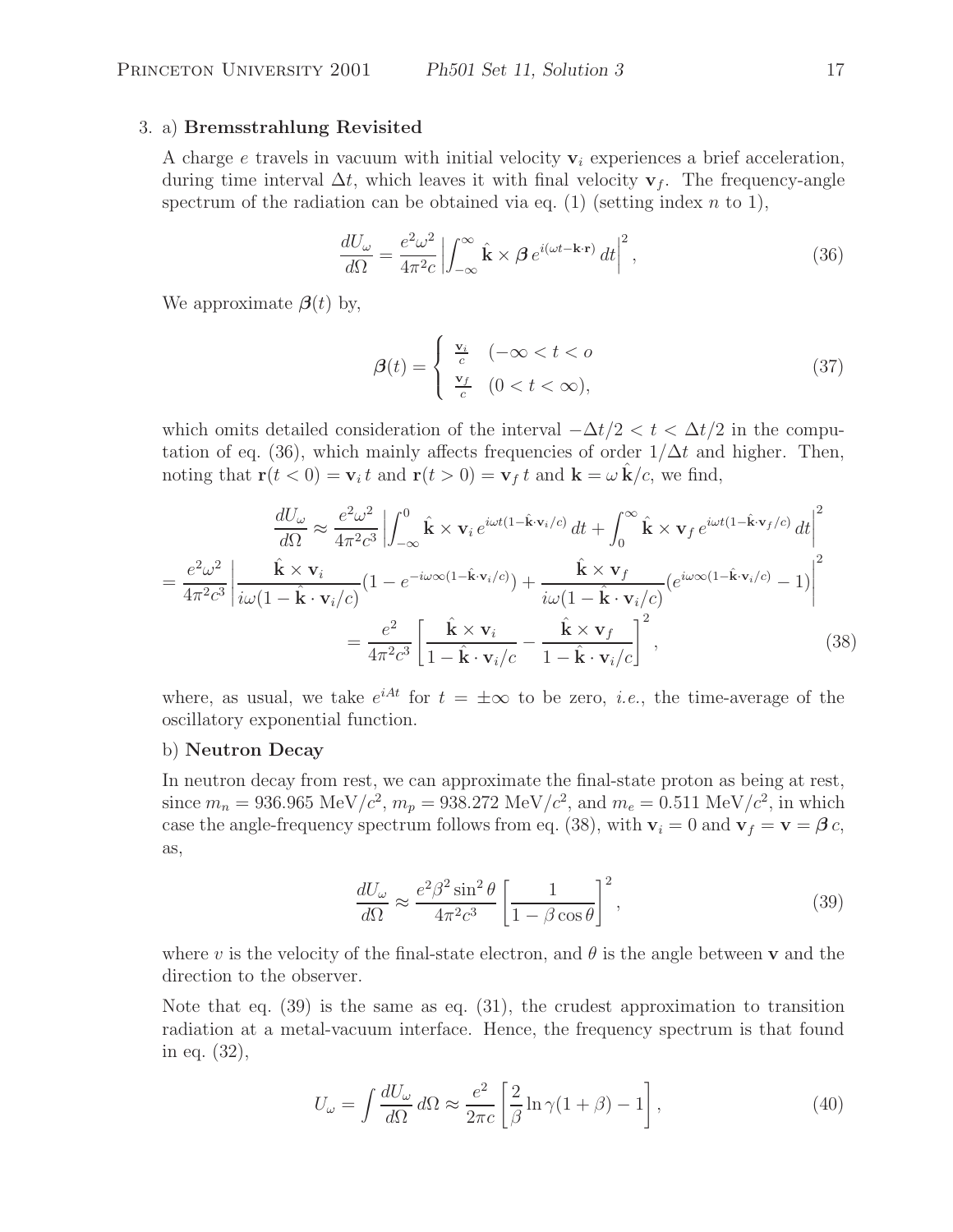Experimentally, the kinetic energy of the ejected electron and the energy of electromagnetic radiation did not equal  $(m_n - m_p - m_e)c^2$ , so if energy is conserved in neutron decay, there must be "something else" emitted as well. This led Pauli in 1930 to postulate the existence of the neutrino,

http://kirkmcd.princeton.edu/examples/neutrinos/pauli\_300430\_english.pdf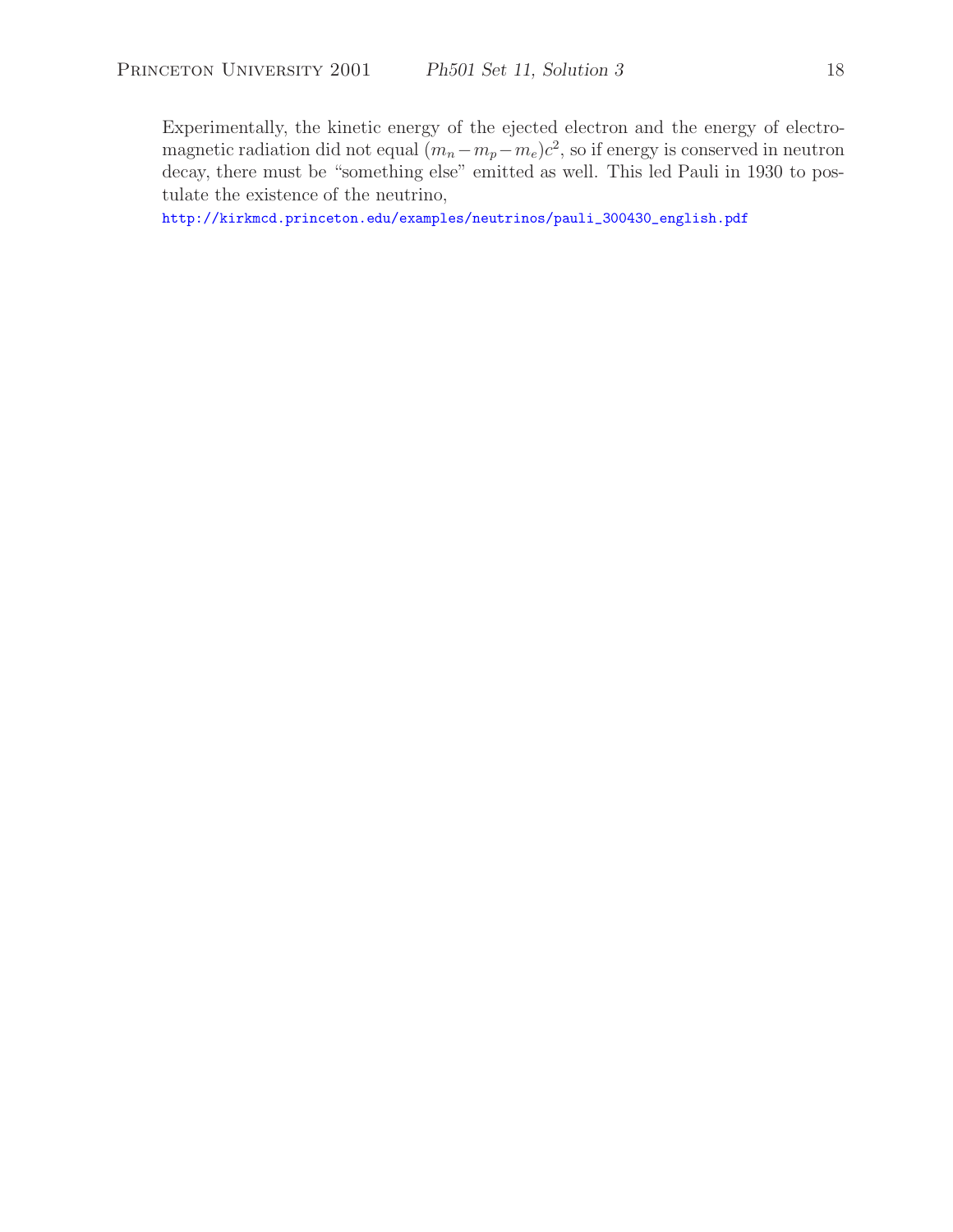4. *This is Prob. 7, p. 376 of* W.K.H. Panofsky and M. Phillips, *Classical Electricity and Magnetism*,  $2<sup>nd</sup>$  ed. (Addison-Wesley, 1962), kirkmcd.princeton.edu/examples/EM/panofsky-phillips.pdf

The angle-frequency spectrum for electromagnetic radiation emitted when an electron of charge e and velocity  $\mathbf{v} = v \hat{\mathbf{z}}$ , where  $v \ll c$ , makes an elastic collision with a hard, transparent sphere of radius a (centered on the origin) at impact parameter b and azimuthal angle  $\phi$  follows from eq. (6) as,

$$
\frac{dU_{\omega}(b,\phi)}{d\Omega} = \frac{e^2}{4\pi^2 c^3} \left[ \frac{\hat{\mathbf{k}} \times \mathbf{v}_i}{1 - \hat{\mathbf{k}} \cdot \mathbf{v}_i/c} - \frac{\hat{\mathbf{k}} \times \mathbf{v}_f}{1 - \hat{\mathbf{k}} \cdot \mathbf{v}_i/c} \right]^2 \approx \frac{e^2 v^2}{4\pi^2 c^3} \left[ \hat{\mathbf{k}} \times (\hat{\mathbf{v}}_i - \hat{\mathbf{v}}_f) \right]^2 \tag{41}
$$

where for an observer in the x-z plane at  $\mathbf{r}_o = r(\sin \theta, 0, \cos \theta)$  for large r,

$$
\hat{\mathbf{k}} = \sin \theta \cos \phi, \sin \theta \sin \phi, \cos \theta), \qquad \hat{\mathbf{v}}_i = (0, 0, 1), \qquad \hat{\mathbf{v}}_f = (\sin \alpha, 0, \cos \alpha), \tag{42}
$$

and,

$$
\delta + 2\epsilon = \pi, \qquad \sin \epsilon = b/a = \cos\left(\frac{\pi}{2} - \epsilon\right) = \cos\frac{\delta}{2},\tag{43}
$$

with  $\delta$  being the polar scattering angle.



Then,

$$
\hat{\mathbf{k}} \times (\hat{\mathbf{v}}_i - \hat{\mathbf{v}}_f) =
$$
  

$$
(-(1 - \cos \delta) \sin \theta \sin \phi, -(1 - \cos \delta) \sin \theta \cos \phi - \sin \delta \cos \theta, \sin \theta \sin \phi), \quad (44)
$$

and,

$$
\frac{dU_{\omega}(b,\phi)}{d\Omega} = \frac{dU_{\omega}(\delta,\phi)}{d\Omega} \approx \frac{e^2v^2}{4\pi^2c^3}[(1-\cos\delta)^2\sin^2\theta + 2(1-\cos\delta)\sin\delta\sin\theta\cos\theta\cos\phi + \sin^2\delta\cos^2\theta + \sin^2\delta\sin^2\theta\sin^2\phi].
$$
\n(45)

Since  $U_{\omega}$  is the energy radiated into unit interval of angular frequency  $\omega$ , dividing this by the photon energy  $\hbar\omega$  gives the number spectrum,  $N_{\omega}$ , of photons per unit integral of  $\omega$ . Dividing this spectrum by  $\hbar$  gives the number spectrum,  $N_{\hbar\omega}$ , of photons per unit interval of photon energy. Then, we can convert the differential spectrum  $dN_{\hbar\omega}/d\Omega$ into a kind of differential cross section (with dimensions of area) by integrating over impact parameter b from 0 to a, and over azimuthal angle  $\phi$  (of the incoming electron),

$$
\frac{d\sigma}{d\Omega d\hbar\omega} = \frac{1}{\hbar^2 \omega} \int_0^a b \, db \int_0^{2\pi} d\phi \, \frac{dU_\omega(b,\phi)}{d\Omega} = \frac{1}{\hbar^2 \omega} \int_0^{\pi} \frac{a^2}{2} \cos\frac{\delta}{2} \sin\frac{\delta}{2} d\delta \int_0^{2\pi} d\phi \, \frac{dU_\omega(\delta,\phi)}{d\Omega}
$$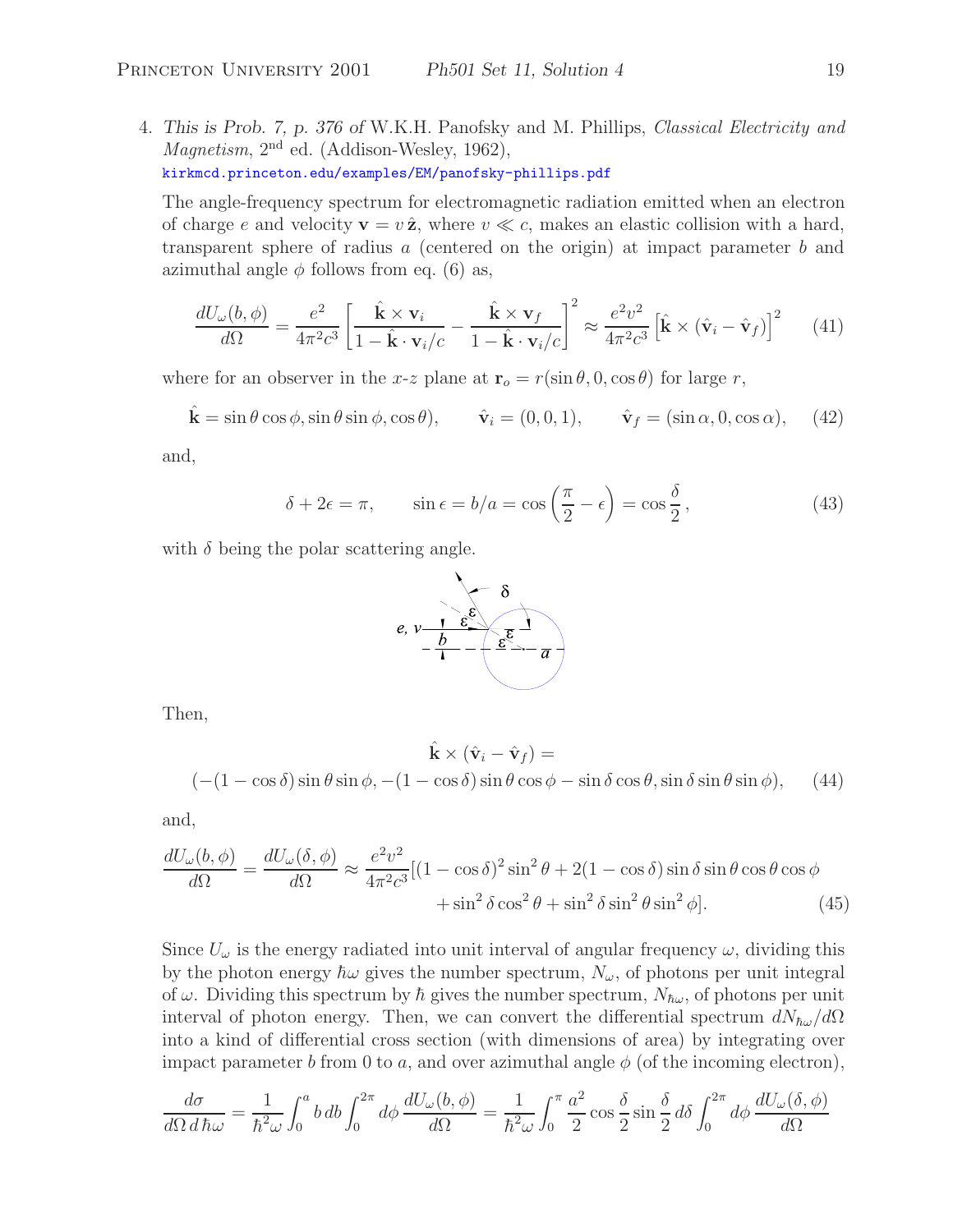$$
= \frac{a^2}{4\hbar^2 \omega} \int_0^\pi \sin \delta \, d\delta \int_0^{2\pi} d\phi \, \frac{dU_\omega(\delta, \phi)}{d\Omega}
$$
  
\n
$$
\approx \frac{a^2 e^2 v^2}{16\pi^2 \hbar^2 \omega c^3} \int_{-1}^1 d\cos \delta \int_0^{2\pi} d\phi \, [(1 - \cos \delta)^2 \sin^2 \theta + 2(1 - \cos \delta) \sin \delta \sin \theta \cos \theta \cos \phi
$$
  
\n
$$
+ \sin^2 \delta \cos^2 \theta + \sin^2 \delta \sin^2 \theta \sin^2 \phi]
$$
  
\n
$$
= \frac{a^2 e^2 v^2}{16\pi \hbar^2 \omega c^3} \int_{-1}^1 d\cos \delta [2(1 - \cos \delta)^2 \sin^2 \theta + 2 \sin^2 \delta \cos^2 \theta + \sin^2 \delta \sin^2 \theta]
$$
  
\n
$$
= \frac{a^2 e^2 v^2}{16\pi \hbar^2 \omega c^3} \left[ 2 \left( 2 + \frac{2}{3} \right) \sin^2 \theta + 2 \left( 2 - \frac{2}{3} \right) (1 - \sin^2 \theta) + \left( 2 - \frac{2}{3} \right) \sin^2 \theta \right]
$$
  
\n
$$
= \frac{a^2 e^2 v^2}{12\pi \hbar^2 \omega c^3} (2 + 3 \sin^2 \theta) = \frac{\alpha \beta^2 a^2}{12\pi \hbar \omega} (2 + 3 \sin^2 \theta), \tag{46}
$$

where  $\alpha = e^2/\hbar c = 1/137$  is the fine-structure constant of quantum theory, and  $\beta =$  $v/c$ .

It follows that,

$$
\frac{d\sigma}{d\hbar\omega} = \int \frac{d\sigma}{d\Omega \, d\hbar\omega} \, d\Omega = \frac{\alpha\beta^2 a^2}{6\hbar\omega} \int_{-1}^{1} d\cos\theta \, (5 - 3\cos^2\theta) = \frac{4\alpha\beta^2 a^2}{3\hbar\omega} \,. \tag{47}
$$

The  $1/\hbar\omega$  dependence reminds us that the radiation process is a form of Bremsstrahlung.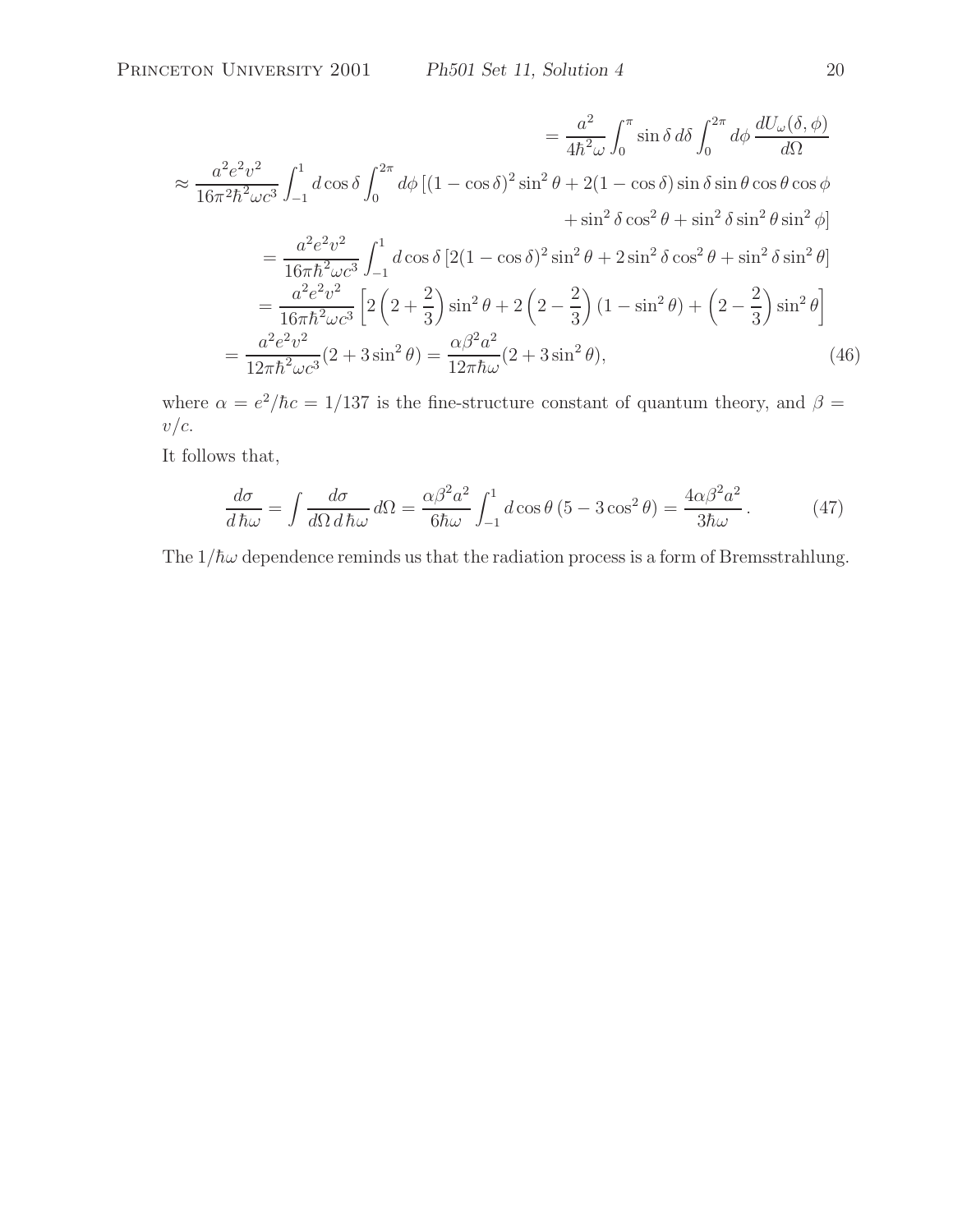5. *This is Prob. 1,* §*74, p. 203 of* L.D. Landau and E.M. Lifshitz, *The Classical Theory of Fields*, 4<sup>th</sup> ed. (Butterworth-Heinemann, 1975), http://kirkmcd.princeton.edu/examples/EM/landau\_ctf\_75.pdf

A particle with electric charge e and rest mass  $m_0$  moves in a plane perpendicular to a uniform magnetic field **B**, radiating energy and losing velocity, such that its trajectory is an inward spiral. Suppose the spiral is nearly circular at all times, so that it is a good approximation that  $\mathbf{a} \perp \mathbf{v}$ .

Recall that the total radiated power,  $dU_{\text{rad}}/dt$ , is a Lorentz invariant,<sup>14</sup> and hence, we can use the Larmor formula in the instantaneous rest frame of the charge, together with the Lorentz transformation of acceleration between the rest frame and the lab frame,  $a^{*2} = \gamma^6(a^2 - (\mathbf{v}/c \times \mathbf{a})^2),^{15}$  *i.e.*,  $a^* = \gamma^2 a$  for  $\mathbf{a} \perp \mathbf{v}$ ,

$$
\frac{dU_{\text{rad}}}{dt} = \frac{dU_{\text{rad}}^{\star}}{dt^{\star}} = \frac{2e^2a^{\star 2}}{3c^3} = \frac{2\gamma^4e^2a^2}{3c^3},\tag{48}
$$

where c is the speed of light in vacuum, and  $\gamma = 1/\sqrt{1 - v^2/c^2}$ . The acceleration of the charge in the uniform magnetic field B is given by the Lorentz force,  $\gamma m_0 a = e v B/c$  $(\text{for } v \perp B), \text{ so,}$ 

$$
\frac{dU_{\text{rad}}}{dt} = \frac{2\gamma^2 v^2 e^4 B^2}{3m_0^2 c^5} \,. \tag{49}
$$

We now consider the energy  $U = \gamma m_0 c^2 = \sqrt{P^2 + m_0^2 c^4}$  of the particle, whose momentum is  $\mathbf{P} = \gamma m_0 \mathbf{v}$ , such that,

$$
\frac{dU}{dt} = -\frac{dU_{\text{rad}}}{dt} = -\frac{2P^2e^4B^2}{3m_0^4c^5} = -\frac{2(U^2 - m_0^2c^4)e^4B^2}{3m_0^4c^5},\tag{50}
$$

$$
\frac{dU}{U^2 - m_0^2 c^4} = -\frac{2e^4 B^2}{3m_0^4 c^5} dt,
$$
\n(51)

$$
\frac{1}{m_0 c^2} \coth^{-1} \frac{U}{m_0 c^2} = -\frac{2e^4 B^2}{3m_0^4 c^5} t + \text{const} \,,\tag{52}
$$

$$
\frac{U}{m_0 c^2} = \gamma = \coth\left[\frac{2e^4 B^2 t}{3m_0^3 c^5} + \text{const}\right].\tag{53}
$$

using Dwight 140.1. Thus, it takes forever for the particle's kinetic energy to be radiated away, and  $U \rightarrow m_0 c^2$  ( $\gamma \rightarrow 1$ ).

<sup>14</sup>See, for example, p. 243, Lecture 20 of the Notes.

<sup>15</sup>See, for example, p. 221, Lecture 18 of the Notes.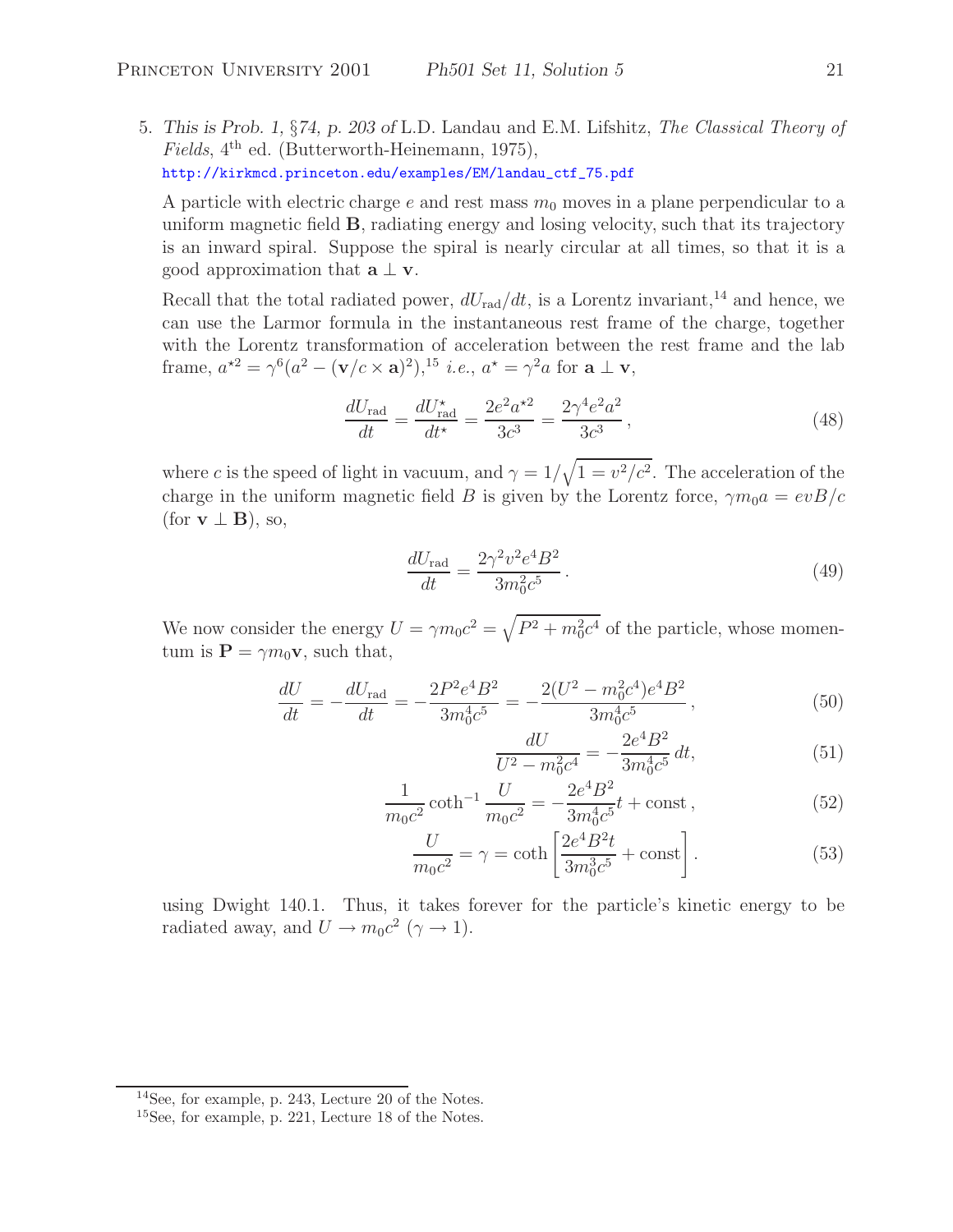# 6. **Nuclear Numerology**

Poisson's equation in electrostatics, for the potential  $\phi_e$  due to a static density  $\rho_e$  of closing charge is (pp. 10.10s, Lecture 1 of the Notes) electric charge, is (pp. 10-10a, Lecture 1 of the Notes),

$$
\nabla^2 \phi_e = -4\pi \rho_e. \tag{54}
$$

As discussed on p. 226, Lecture 19 of the Notes, Yukawa's equation<sup>16</sup> for the static nuclear potential  $\phi_g$  is  $(\nabla^2 - \mu^2) \phi_g = 0$ , away from a point source of nuclear charge g<br>at the existent for which at the origin, for which,

$$
\phi_g = g \frac{e^{-\mu r}}{r},\tag{55}
$$

for some constant  $\mu$  (with dimensions of inverse length). Away from the origin,

$$
\nabla^2 \phi_g = \frac{1}{r} \frac{\partial}{\partial r^2} (r \phi_g) = \mu^2 \phi_g,\tag{56}
$$

while close to the origin,  $\phi_q \approx g/r$ , for which,

$$
\nabla^2 \phi_g \approx g \nabla^2 (1/r) = -4\pi g \,\delta^3(\mathbf{r})\tag{57}
$$

recalling that  $\nabla^2(1/r) = -4\pi \delta^3(\mathbf{r}).$ 

This suggests that in case of a (static) volume density  $\rho_q$  of nuclear charge, the Yukawa potential is,

$$
\phi_g(\mathbf{r}) = \int \frac{\rho_g(\mathbf{r}') e^{-\mu|\mathbf{r}-\mathbf{r}'|}}{|\mathbf{r}-\mathbf{r}'|} d\text{Vol}',\tag{58}
$$

and Poisson's equation becomes,<sup>17</sup>

$$
\left(\nabla^2 - \mu^2\right)\phi_g = -4\pi\rho_g.\tag{59}
$$

The concept of the potential is that the interaction energy of two (point) charges  $g_1$ and  $g_2$  is,

$$
U_{12} = g_1 \phi_{g,12} = g_2 \phi_{g,21}.
$$
\n(60)

For a collection of particles, this leads to the interaction energy,

$$
U = \frac{1}{2} \sum_{i,j} g_i \phi_{g,ij} \to \frac{1}{2} \int \rho_g(\mathbf{r}) \phi_g(\mathbf{r}) d\text{Vol}.
$$
 (61)

<sup>16</sup>H. Yukawa, *On the Interaction of Elementary Particles. I*, Proc. Phys.-Math. Soc. Japan **17**, 48 (1935), http://kirkmcd.princeton.edu/examples/EP/yukawa\_ppmsj\_17\_48\_35.pdf.

<sup>&</sup>lt;sup>17</sup>Equation (59) is sometimes called the screened Poisson equation.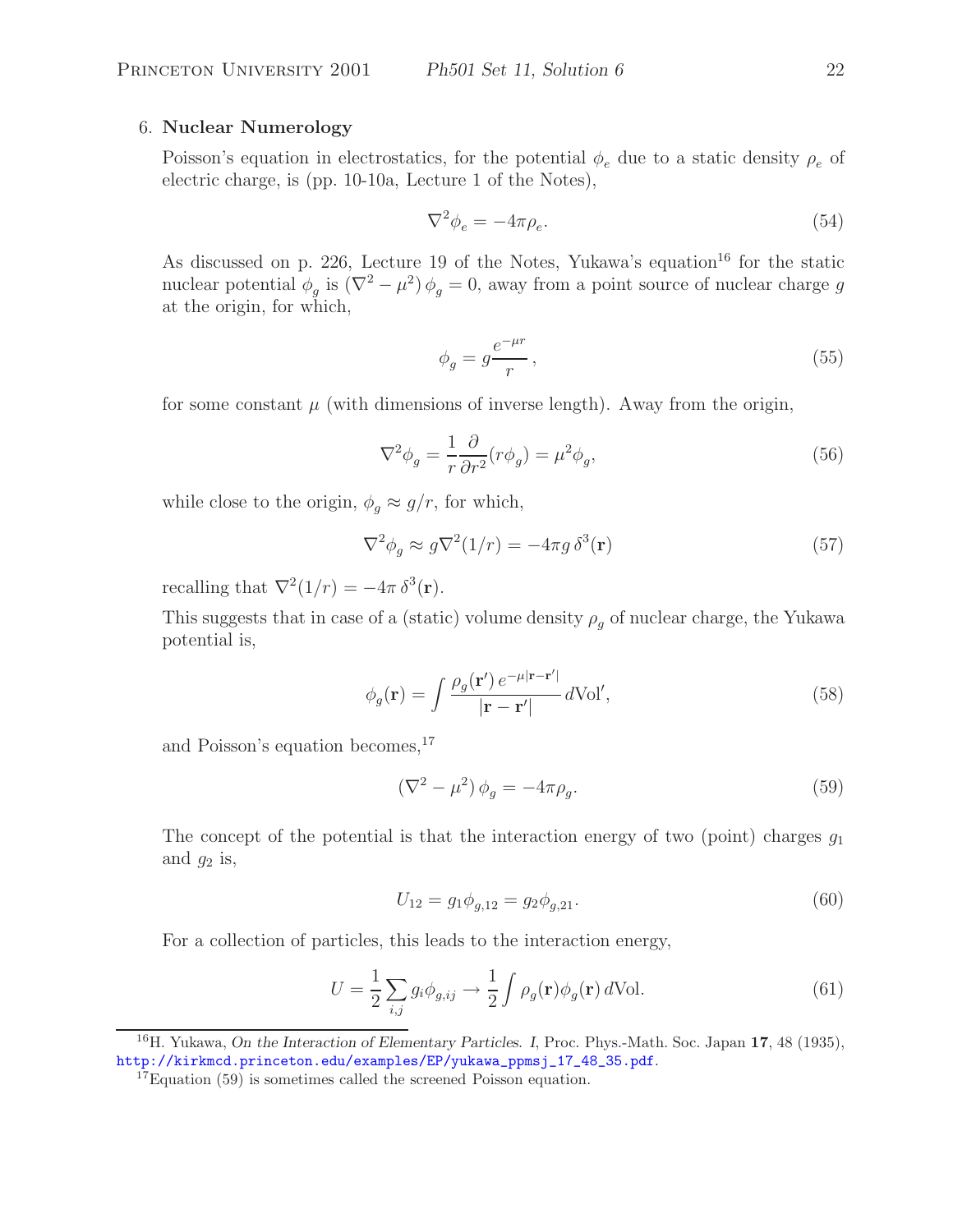Then, with  $\rho_g$  from eq. (59), we have, recalling that  $\phi_g \nabla^2 \phi_g = \nabla (\phi_g \nabla \phi_g) - (\nabla \phi_g)^2$ , and using Gauss' theorem,

$$
U = -\frac{1}{8\pi} \int \phi_g (\nabla^2 - \mu^2) \phi_g d\text{Vol} = \frac{1}{8\pi} \int \left[ -\nabla (\phi_g \nabla \phi_g) + (\nabla \phi_g)^2 + \mu^2 \phi_g^2 \right] d\text{Vol}
$$
  
= 
$$
\frac{1}{8\pi} \int \left[ (\nabla \phi_g)^2 + \mu^2 \phi_g^2 \right] d\text{Vol}, \quad (62)
$$

for a charge distribution that is nonzero only within a bounded volume, such that  $\phi_g \nabla \phi_g \propto 1/r^3$  for large *r*.



We now consider a nuclear charge  $g$  that is uniformly distributed over a spherical shell (about the origin) of radius a. At a point on the z-axis at distance  $r$  from the origin,

$$
\phi_g(r) = \int_{-1}^{1} d\cos\theta \, \frac{g}{2} \frac{e^{-\mu R}}{R} \,, \tag{63}
$$

where,

$$
R^2 = a^2 + r^2 - 2ar\cos\theta, \qquad 2R dR = -2ar\,d\cos\theta,\tag{64}
$$

and when  $\cos \theta = \pm 1$ ,  $R = a + r$ ,  $|a - r|$ . Hence,

$$
\phi_g(r > a) = \frac{g}{2ar} \int_{r-a}^{r+a} dR \, e^{-\mu R} = \frac{g}{2\mu ar} (e^{-\mu(r-a)} - e^{-\mu(r+a)}) = \mu g \frac{\sinh \mu a}{\mu a} \frac{e^{-\mu r}}{\mu r}, \tag{65}
$$

$$
\phi_g(r < a) = \frac{g}{2ar} \int_{a-r}^{a+r} dR \, e^{-\mu R} = \frac{g}{2\mu ar} (e^{-\mu(a-r)} - e^{-\mu(a+r)}) = \mu g \frac{e^{-\mu a} \sinh \mu r}{\mu a} \tag{66}
$$

For  $\mu = 0$  we recover the form for ordinary electrostatics of a spherical shell of electric charge q,  $\phi(r>a) = q/r$ , while  $\phi(r < a) = q/a$ .

The gradient of the potential (65)-(66) is purely radial,

$$
\nabla \phi_{g,r}(r > a) = \mu \frac{\partial \phi_g(r > a)}{\partial \mu r} = -\frac{\mu g \sinh \mu a}{a} \left( \frac{e^{-\mu r}}{\mu^2 r^2} + \frac{e^{-\mu r}}{\mu r} \right) ,\qquad (67)
$$

$$
\nabla \phi_{g,r}(r < a) = \mu \frac{\partial \phi_g(r < a)}{\partial \mu r} = -\frac{\mu g \, e^{-\mu a}}{a} \left( \frac{\sinh \mu r}{\mu^2 r^2} - \frac{\cosh \mu r}{\mu r} \right) \,,\tag{68}
$$

and the field energy (62) is, noting that  $\sinh^2 x = (\cosh 2x - 1)/2$ ,  $2 \sinh x \cosh x =$  $\sinh 2x$ , and  $\cosh^2 x = (\cosh 2x + 1)/2$ ,

$$
U = \frac{g^2 \sinh^2 \mu a}{2\mu a^2} \int_{\mu a}^{\infty} (\mu r)^2 d(\mu r) e^{-2\mu r} \left( \frac{1}{\mu^4 r^4} + \frac{2}{\mu^3 r^3} + \frac{2}{\mu^2 r^2} \right)
$$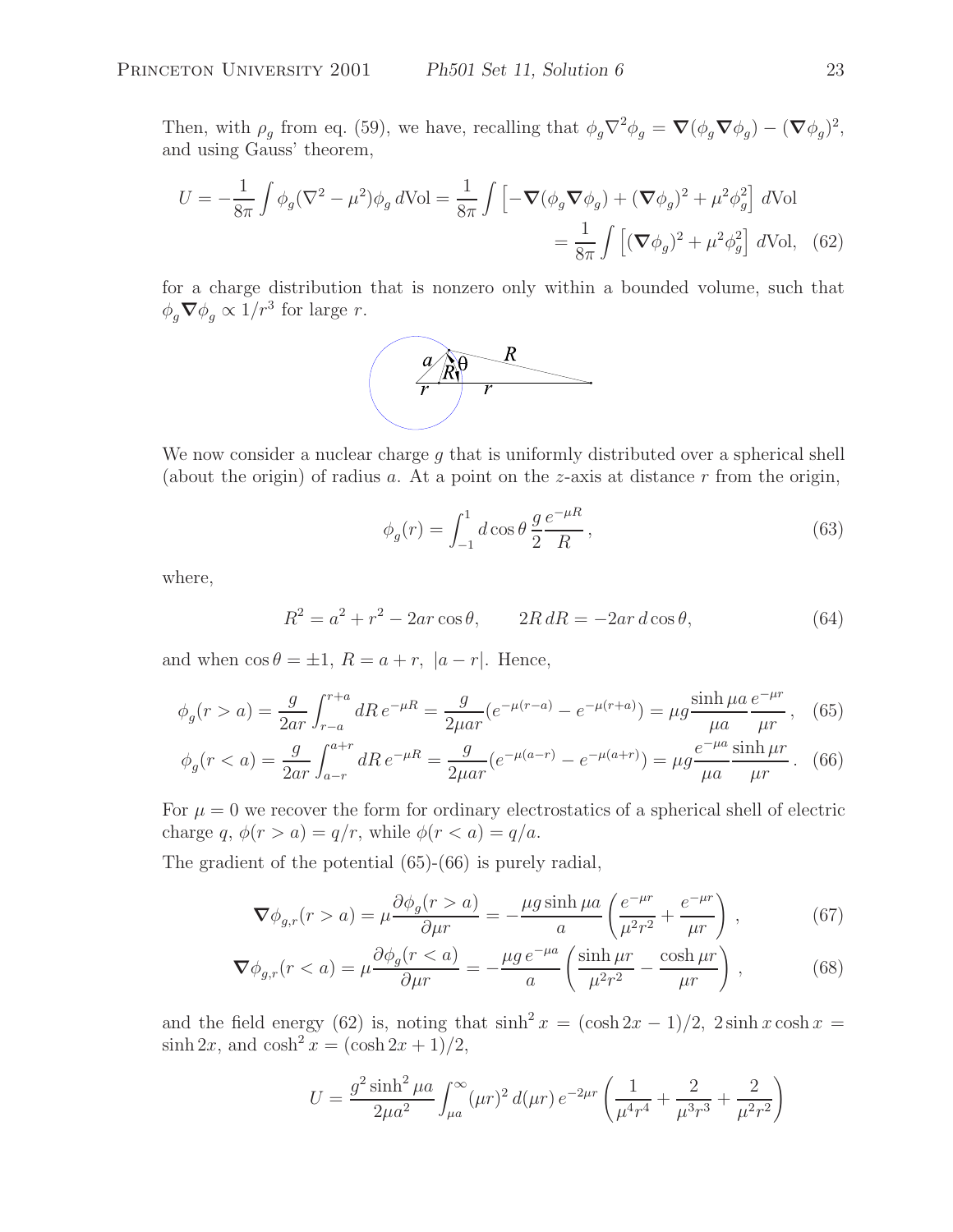$$
+\frac{g^2 e^{-2\mu a}}{2\mu a^2} \int_0^{\mu a} (\mu r)^2 d(\mu r) \left( \frac{\cosh 2\mu r - 1}{2\mu^4 r^4} - \frac{\sinh 2\mu r}{\mu^3 r^3} + \frac{\cosh 2\mu r}{\mu^2 r^2} \right)
$$
  
= 
$$
\frac{g^2}{2\mu a^2} \frac{\cosh 2\mu a - 1}{2} e^{-2\mu a} \left( 1 + \frac{1}{\mu a} \right) + \frac{g^2 e^{-2\mu a}}{2\mu a^2} \left( \frac{1 - \cosh 2\mu a}{2\mu a} + \frac{\sinh 2\mu a}{2} \right)
$$
  
= 
$$
\frac{g^2 e^{-2\mu a}}{2\mu a^2} \left( \frac{\cosh 2\mu a - 1 + \sinh 2\mu a}{2} \right) = \frac{g^2 (1 - e^{-2\mu a})}{4\mu a^2}, \quad (69)
$$

using Dwight 568.2 and 678.12. If  $\mu \rightarrow 0$ , this goes to  $g^2/2a$ , as expected from electrostatics.

Applying this model to a proton, its rest mass would be,

$$
m_p = \frac{U_p}{c^2} = \frac{g^2(1 - e^{-2\mu a_p})}{4\mu a_p^2 c^2},\tag{70}
$$

where  $a_p$  is the radius of the proton (taken to be a spherical shell of nuclear charge).

In nuclear interactions, the range of the Yukawa interaction is about the same as the radius of the proton,  $a_p \approx 0.86 \times 10^{-13}$  cm,<sup>18</sup> *i.e.*,  $\mu a_p \approx 1$ , in which case  $U_p \approx g^2/4a_p$ for our model of a proton as a spherical shell of nuclear charge.

For an electron modeled as a spherical shell of electric charge  $e$  of radius  $a_e$ , the electric-field energy  $U_e = e^2/2a_e$  equals the electron rest mass (times  $c^2$ ) for  $a_e =$  $r_e/2=1.4\times 10^{-13}$  cm, where  $r_e=m_ec^2/e^2$  is the so-called classical election radius.<sup>19</sup>

Experimentally,  $m_p/m_e = 1836$ , so our models imply that,

$$
\frac{m_p}{m_e} \approx \frac{g^2/4a_p}{e^2/2a_e}, \qquad \frac{g^2}{\hbar c} \approx \frac{e^2}{\hbar c} \frac{m_p}{m_e} \frac{2a_p}{a_e} \approx \frac{1}{137} \cdot 1836 \cdot 2 \cdot \frac{0.86}{1.4} \approx 16.5. \tag{71}
$$

This compares fairly well with the experimental value of  $\approx 14.2$ <sup>20</sup>

*However, the above discussion was for a repulsive Yukawa potential, which doesn't explain why nucleons stick together. If we change the sign in eqs. (55) and (58) to have an attractive potential, then the field energy (62) would be negative, which seems unphysical. Hence, the model presented in this problem cannot be taken too seriously.*

<sup>18</sup>https://en.wikipedia.org/wiki/Proton\_radius\_puzzle

<sup>19</sup>https://en.wikipedia.org/wiki/Classical\_electron\_radius

<sup>&</sup>lt;sup>20</sup>See, for example, https://arxiv.org/pdf/hep-ph/0009312.pdf, where our coupling constant  $g^2/\hbar c$ is their  $q^2/4\pi$ .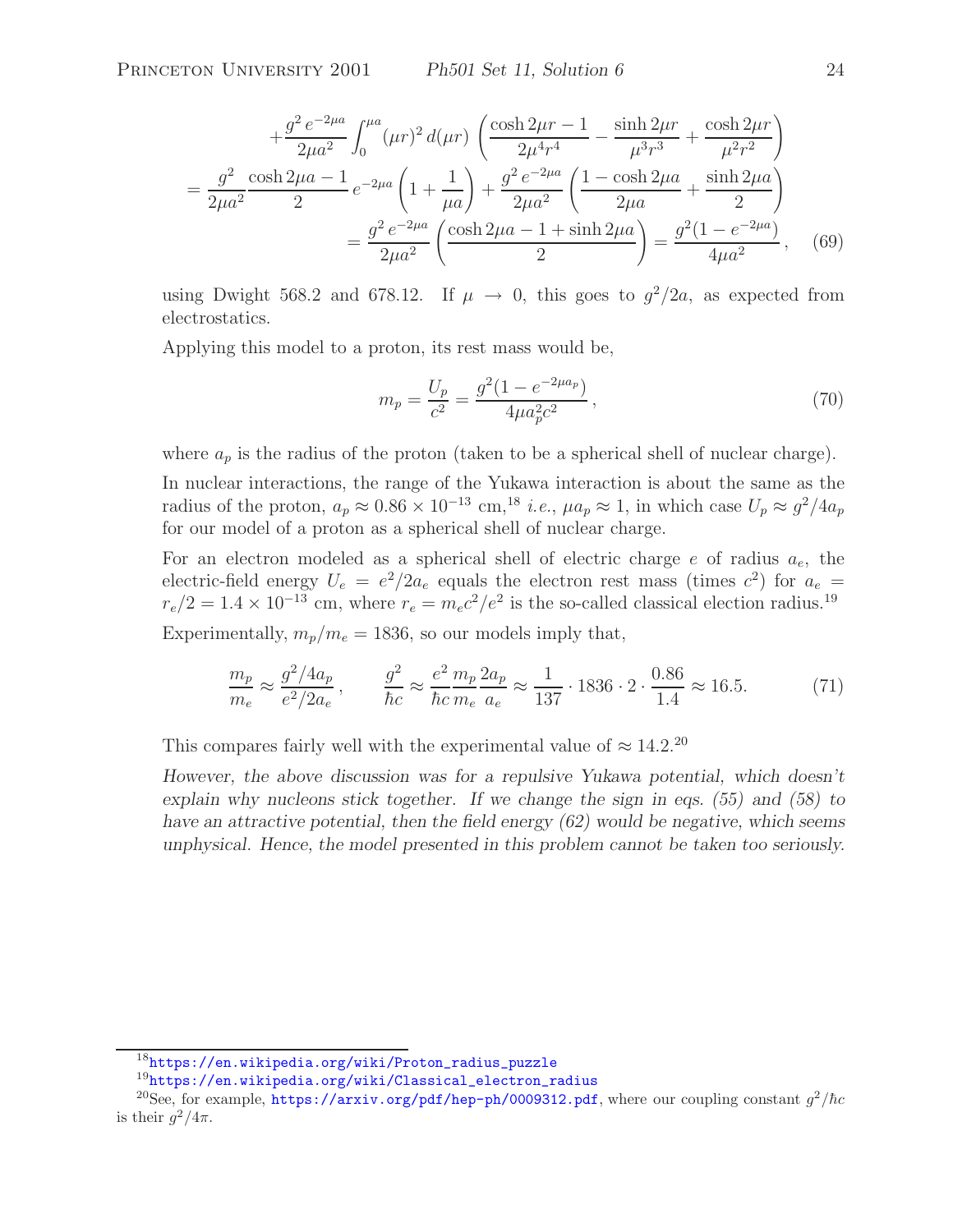PRINCETON UNIVERSITY 2001 *Ph501 Set 11, Solution 7* 25

7. The solution to this problem is at http://kirkmcd.princeton.edu/examples/cap\_stress.pdf.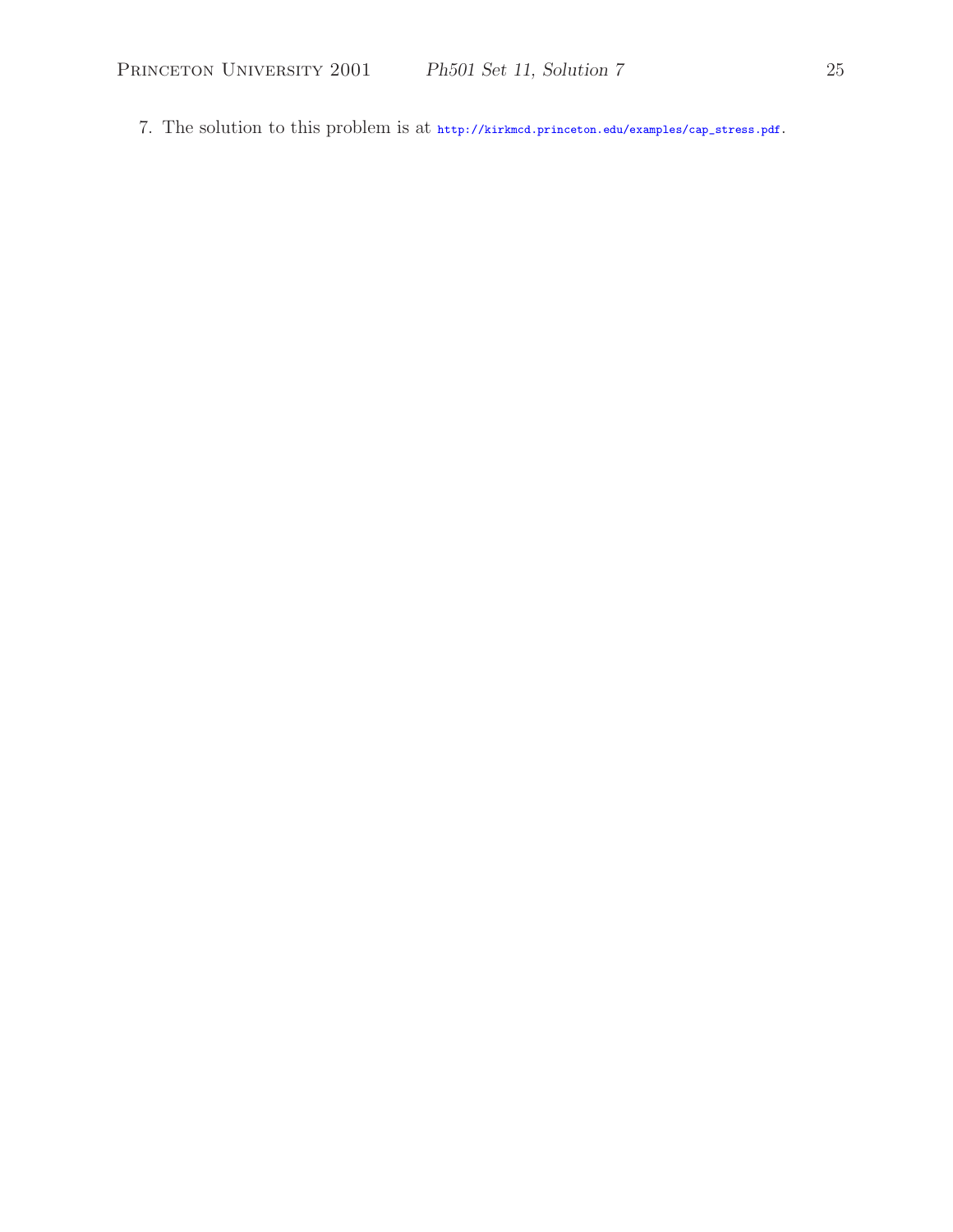# 8. *The solution to this problem also appears at* http://kirkmcd.princeton.edu/examples/superluminal.pdf

The possibility of radiation from superluminal sources was first considered by Heaviside in 1888. He considered this topic many times over the next 20 years, deriving most of the formalism of what is now called Cerenkov radiation. However, despite being an early proponent of the concept of a velocity-dependent electromagnetic mass, Heaviside never acknowledged the limitation that massive particles must have velocities less than that of light. Consequently many of his pioneering efforts (and those of his immediate followers, Des Coudres and Sommerfeld), were largely ignored, and the realizable case of radiation from a charge with velocity greater than the speed of light in a dielectric medium was discovered independently in an experiment by Cerenkov in  $1934<sup>21</sup>$ 

An insightful discussion of the theory of Čerenkov radiation by Tamm (J. Phys. U.S.S.R. **1**, 439 (1939), in English!)<sup>22</sup> revealed its close connection with what is now called transition radiation, *i.e.*, radiation emitted by a charge in uniform motion that crosses a boundary between metallic or dielectric media. The present problem was inspired by a work of Bolotovskii and Ginzburg, Sov. Phys. Uspekhi 15, 184 (1972),<sup>23</sup> on how aggregates of particles can act to produce motion that has superluminal aspects and that there should be corresponding Cerenkov-like radiation in the case of charged particles. The classic example of aggregate superluminal motion is the velocity of the point of intersection of a pair of scissors whose tips approach one another at a velocity close to that of light.

Here we consider the example of a "sweeping" electron beam in a high-speed analog oscilloscope such as the Tektronix 7104. In this device the "writing speed", the velocity of the beam spot across the faceplate of the oscilloscope, can exceed the speed of light. The transition radiation emitted by the beam electrons just before they disappear into the faceplate has the character of Cerenkov radiation from the superluminal beam spot, according to the inverse of the argument of Tamm.



Referring to the figure above, the line of charge has equation,

$$
y = -\frac{u}{v}x - ut, \qquad z = 0,\tag{72}
$$

 $^{21}$ http://kirkmcd.princeton.edu/examples/EM/cerenkov\_pr\_52\_378\_37.pdf

 $^{22}$ http://kirkmcd.princeton.edu/examples/EM/tamm\_jpussr\_1\_439\_39.pdf

 $^{23}$ http://kirkmcd.princeton.edu/examples/EM/bolotovskii\_spu\_15\_184\_72.pdf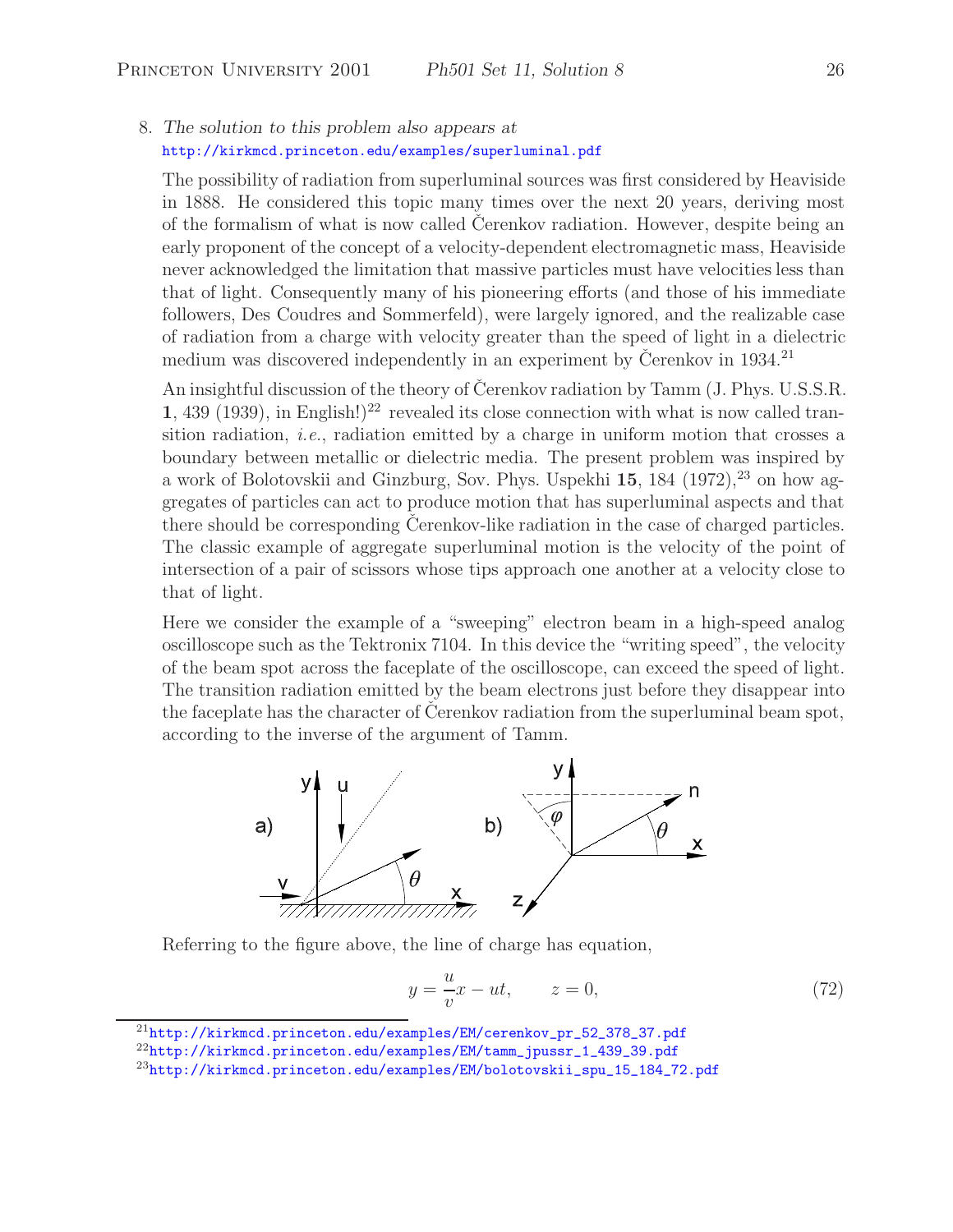so the current density is,

$$
\mathbf{J} = -\hat{\mathbf{y}}Ne\,\delta(z)\,\delta\left(t - \frac{x}{v} + \frac{y}{u}\right),\tag{73}
$$

where N is the number of electrons per unit length intercepting the x axis, and  $e < 0$ is the electron's charge.

We also consider the effect of the image current,

$$
\mathbf{J}_{\text{image}} = +\hat{\mathbf{y}}(-Ne)\,\delta(z)\,\delta\left(t - \frac{x}{v} - \frac{y}{u}\right). \tag{74}
$$

We will find that to a good approximation the image current just doubles the amplitude of the radiation. For  $u \approx c$  the image current would be related to the retarded fields of the electron beam, but we avoid this complication when  $u \ll c$ . Note that the true current exists only for  $y > 0$ , while the image current applies only for  $y < 0$ .

We insert the current densities (73) and (74) into eq. (11) and integrate using rectangular coordinates, with components of the unit vector **n**ˆ given by,

$$
n_x = \cos \theta, \qquad n_y = \sin \theta \cos \phi, \qquad \text{and} \qquad n_z = \sin \theta \sin \phi, \tag{75}
$$

as indicated in part b) of the figure. The current impinges only on a length  $L$  along the x-axis. The integrals are elementary and we find, noting  $\omega/c = 2\pi/\lambda$ ,

$$
\frac{dU}{d\omega \, d\Omega} = \frac{e^2 N^2 L^2}{\pi^2 c} \frac{u^2 \cos^2 \theta + \sin^2 \theta \sin^2 \phi}{c^2 \left(1 - \frac{u^2}{c^2} \sin^2 \theta \cos^2 \phi\right)^2} \left(\frac{\sin\left[\frac{\pi L}{\lambda} \left(\frac{c}{v} - \cos \theta\right)\right]}{\frac{\pi L}{\lambda} \left(\frac{c}{v} - \cos \theta\right)}\right)^2. \tag{76}
$$

The factor of form  $\sin^2 \chi / \chi^2$  appears from the x integration, and indicates that this leads to a single-slit interference pattern.

We will only consider the case that  $u \ll c$ , so from now on we approximate the factor  $1 - \frac{u^2}{c^2} \sin^2 \theta \cos^2 \phi$  by 1.

Upon integration over the azimuthal angle  $\phi$  from  $-\pi/2$  to  $\pi/2$  the factor  $\cos^2 \theta$  +  $\sin^2 \theta \sin^2 \phi$  becomes  $\frac{\pi}{2}(1 + \cos^2 \theta)$ .

It is instructive to replace the radiated energy by the number of radiated photons:  $dU = \hbar \omega \, dN_{\omega}$ . Thus,

$$
\frac{dN_{\omega}}{d\cos\theta} = \frac{\alpha}{2\pi} \frac{d\omega}{\omega} N^2 L^2 \frac{u^2}{c^2} (1 + \cos^2\theta) \left( \frac{\sin\left[\frac{\pi L}{\lambda} \left(\frac{c}{v} - \cos\theta\right)\right]}{\frac{\pi L}{\lambda} \left(\frac{c}{v} - \cos\theta\right)} \right)^2, \tag{77}
$$

where  $\alpha = e^2/\hbar c \approx 1/137$ . This result applies whether  $v < c$  or  $v > c$ . But for  $v < c$ , the argument  $\chi = \frac{\pi L}{\lambda} (\frac{c}{v} - \cos \theta)$  can never become zero, and the diffraction pattern<br>never achieves a principal maximum. The radiation pattern remains a slightly skewed never achieves a principal maximum. The radiation pattern remains a slightly skewed type of transition radiation. However, for  $v>c$  we can have  $\chi=0$ , and the radiation pattern has a large spike at angle  $\theta_{\tilde{C}}$  such that

$$
\cos \theta_{\tilde{C}} = \frac{c}{v},\tag{78}
$$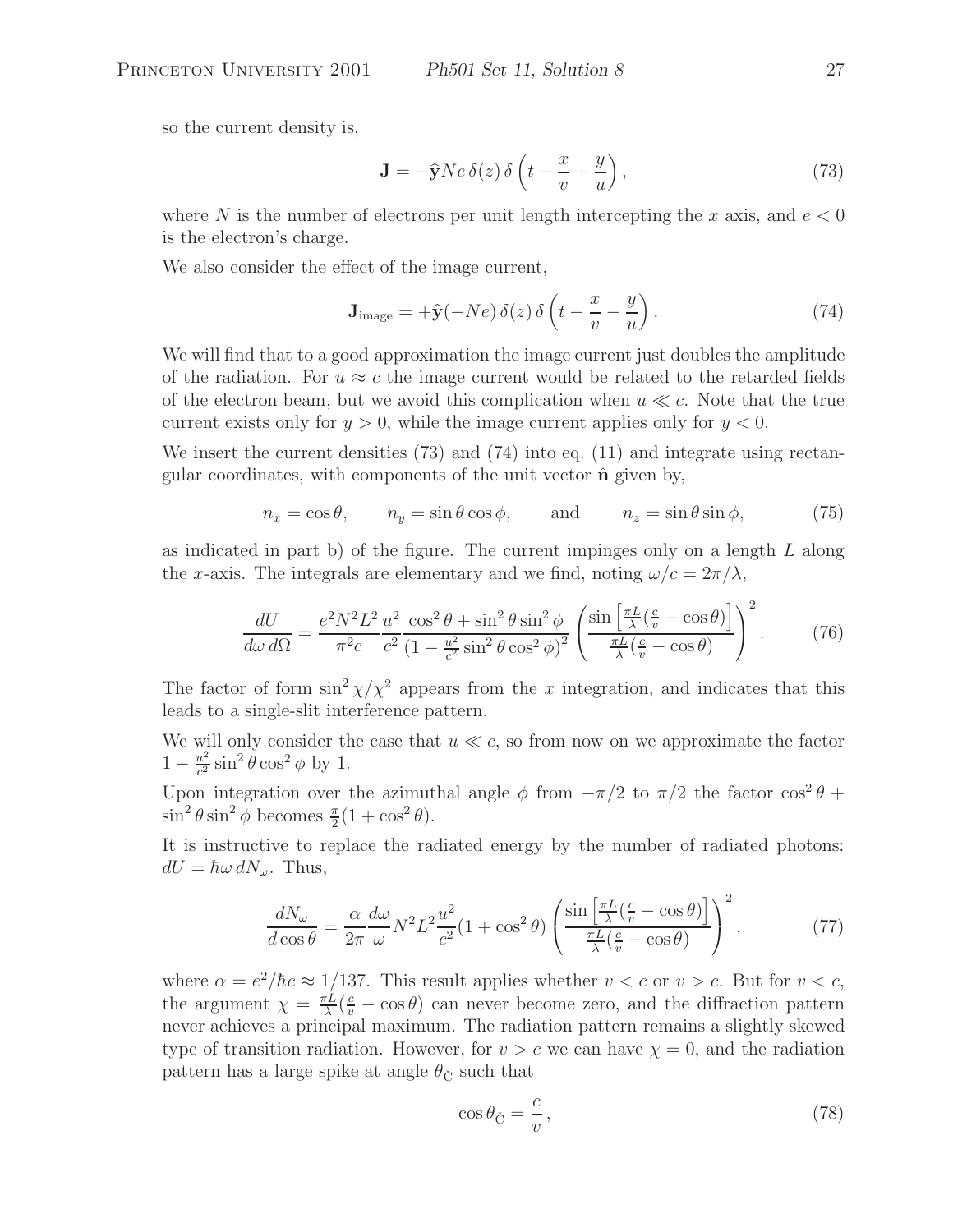which we identify with Cerenkov radiation. Of course the side lobes are still present, but not very prominent.

# **Discussion**

The present analysis suggests that Cerenkov radiation is not really distinct from transition radiation, but is rather a special feature of the transition radiation pattern which emerges under certain circumstances. This viewpoint actually is relevant to Cerenkov radiation in any real device which has a finite path length for the radiating charge. The walls which define the path length are sources of transition radiation which is always present even when the Cerenkov condition is not satisfied. When the Cerenkov condition is satisfied, the so-called formation length for transition radiation becomes longer than the device, and the Cerenkov radiation can be thought of as an interference effect.

If  $L/\lambda \gg 1$ , then the radiation pattern is very sharply peaked about the Cerenkov angle, and we may integrate over  $\theta$ , noting that,

$$
d\chi = \frac{\pi}{\lambda} \, d\cos\theta \qquad \text{and} \qquad \int_{-\infty}^{\infty} d\chi \, \frac{\sin^2\chi}{\chi^2} = \pi,\tag{79}
$$

to find,

$$
dN_{\omega} \approx \frac{\alpha}{2\pi} (N\lambda)^2 \frac{d\omega}{\omega} \frac{L}{\lambda} \frac{u^2}{c^2} \left( 1 + \frac{c^2}{v^2} \right). \tag{80}
$$

In this we have replaced  $\cos^2 \theta$  by  $c^2/v^2$  in the vicinity of the Čerenkov angle. We have also extended the limits of integration on  $\chi$  to  $[-\infty, \infty]$ . This is not a good approximation for  $v < c$ , in which case  $\chi > 0$  always and  $dN_{\omega}$  is much less than stated. For  $v = c$  the radiation rate is still about one half of the above estimate.

For comparison, the expression for the number of photons radiated in the ordinary Cerenkov effect is,

$$
dN_{\omega} \approx 2\pi \alpha \frac{d\omega}{\omega} \frac{L}{\lambda} \sin^2 \theta_{\check{C}}.
$$
 (81)

The ordinary Čerenkov effect vanishes as  $\theta_{\check{C}}^2$  near the threshold, but the superluminal effect does not. This is related to the fact that at threshold ordinary Cerenkov radiation is emitted at small angles to the electron's direction, while in the superluminal case the radiation is at right angles to the electron's motion. In this respect the moving spot on an oscilloscope is not fully equivalent to a single charge as the source of the Cerenkov radiation.

In the discussion thus far we have assumed that the electron beam is well described by a uniform line of charge. In practice the beam is discrete, with fluctuations in the spacing and energy of the electrons. If these fluctuations are too large we cannot expect the transition radiation from the various electrons to superimpose coherently to produce the Cerenkov radiation. Roughly, there will be almost no coherence for wavelengths smaller than the actual spot size of the electron beam at the metal surface. Thus, there will be a cutoff at high frequencies which serves to limit the total radiated energy to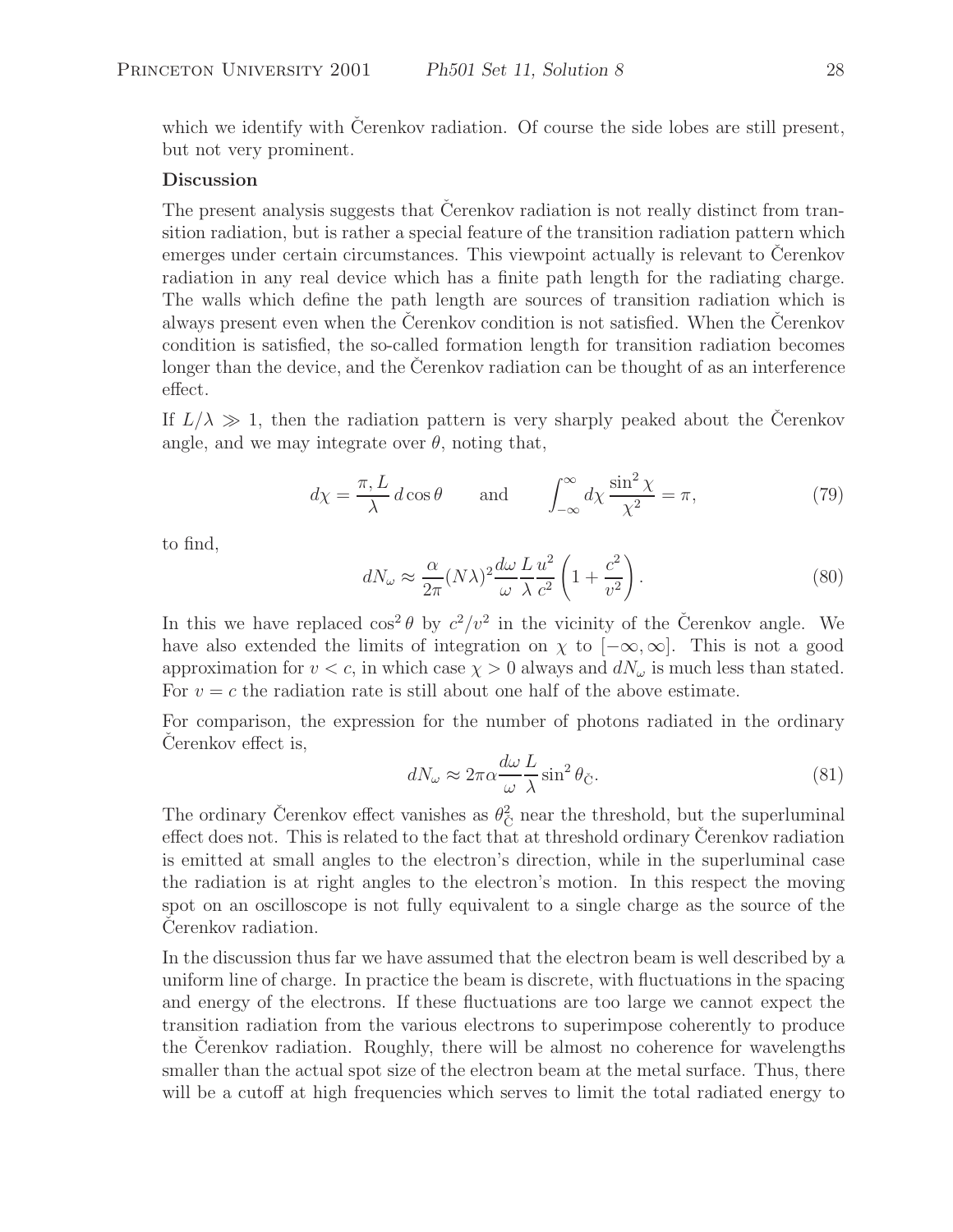a finite amount, whereas the expression derived above is formally divergent. Similarly the effect will be quite weak unless the beam current is large enough that  $N\lambda \gg 1$ .

We close with a numerical example inspired by possible experiment. A realistic spot size for the beam is 0.3 mm, so we must detect radiation at longer wavelengths. A convenient choice is  $\lambda = 3$  mm, for which commercial microwave receivers exist. The bandwidth of a candidate receiver is  $d\omega/\omega = 0.02$  centered at 88 GHz. We take  $L = 3$ cm, so  $L/\lambda = 10$  and the Cerenkov "cone" will actually be about 5° wide, which happens to match the angular resolution of the microwave receiver. Supposing the electron-beam energy to be 2.5 keV, we would have  $u^2/c^2 = 0.01$ . The velocity of the moving spot is taken as  $v = 1.33c = 4 \times 10^{10}$  cm/sec, so the observation angle is 41°. If the electron beam current is  $1 \mu A$  then the number of electrons deposited per cm along the metal surface is  $N \approx 150$ , and  $N\lambda \approx 45$ .

Inserting these parameters into the rate formula (80), we expect about  $7 \times 10^{-3}$  detected photons from a single sweep of the electron beam. This supposes we can collect over all azimuth  $\phi$  which would require some suitable optics. The electron beam will actually be swept at about 1 GHz, so we can collect about  $7 \times 10^6$  photons per second. The corresponding signal power is  $2.6 \times 10^{-25}$  Watts/Hz, whose equivalent noise temperature is about 20 mK. This must be distinguished from the background of thermal radiation, the main source of which is in the receiver itself, whose noise temperature is about  $100\degree K$ . A lock-in amplifier could be used to extract the weak periodic signal; an integration time of a few minutes of the 1-GHz-repetition-rate signal would suffice assuming 100% collection efficiency.

Realization of such an experiment with a Tektronix 7104 oscilloscope would require a custom cathode ray tube that permits collection of microwave radiation through a portion of the wall not coated with the usual metallic shielding layer.

# **Bremsstrahlung**

Early reports of observation of transition radiation were considered by skeptics to be due to Bremsstrahlung instead. The distinction in principle is that transition radiation is due to acceleration of charges in a medium in response to the far field of a uniformly moving charge, while Bremsstrahlung is due to the acceleration of the moving charge in the near field of atomic nuclei. In practice both effects exist and can be separated by careful experiment.

Is Bremsstrahlung stronger than transition radiation in the example considered here? As shown below the answer is no, but even if it were we would then expect a Cerenkovlike effect arising from the coherent bremsstrahlung of the electron beam as it hits the oscilloscope faceplate.

The angular distribution of Bremsstrahlung from a nonrelativistic electron will be  $\sin^2 \theta$  with  $\theta$  defined with respect to the direction of motion. The range of a 2.5-keV electron in, say, copper is about  $5 \times 10^{-6}$  (as extrapolated from the table on p. 240 of *Studies in Penetration of Charged Particles in Matter*, National Academy of Sciences – National Research Council, PuB-1133 (1964)),<sup>24</sup> while the skin depth at 88 GHz is

<sup>24</sup>http://kirkmcd.princeton.edu/examples/detectors/nas-1133\_64.pdf